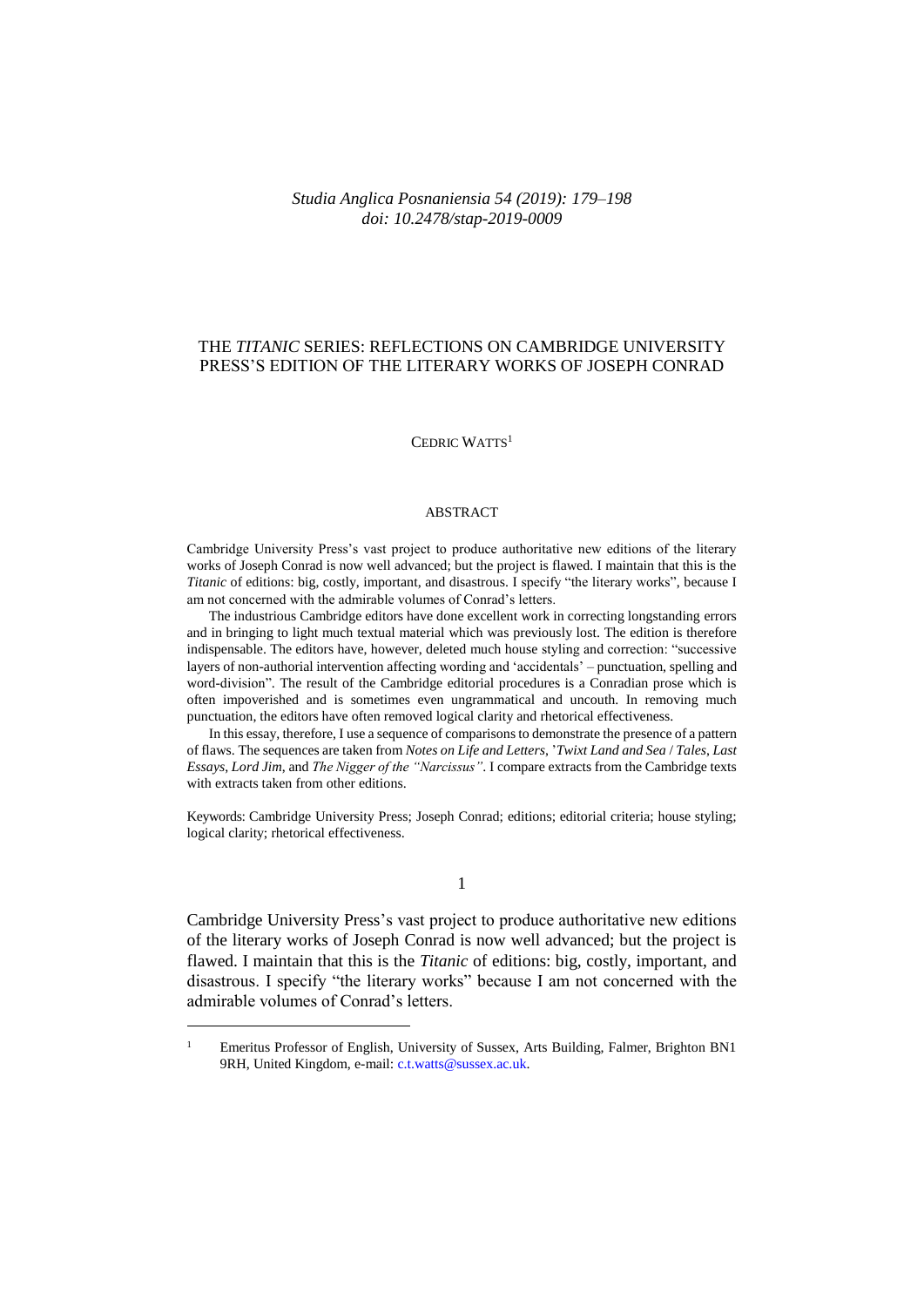With the exception of one volume, *The Secret Agent*, the immensely industrious and conscientious editors of the Cambridge series made a big mistake. They thought they knew better than Conrad. The Cambridge editors show that Conrad usually accepted, by choice or acquiescence, the house styling and corrections that various publishers imposed on his work (sometimes he saw the changes at the proof stage, sometimes he did not); but these editors think that, on the whole, he should not have accepted the changes. They have therefore deleted much house styling and correction: "successive layers of non-authorial intervention affecting wording and 'accidentals' – punctuation, spelling and word-division" (*Notes on Life and Letters* [\[2002\]](#page-18-0), 307).

The result of the Cambridge editorial procedures is a Conradian prose which is often impoverished and is sometimes even ungrammatical and uncouth. In removing much punctuation, the editors have often removed poise and dignity. When you consider the many examples I offer subsequently, the terms "poise and dignity" should be sufficiently exemplified and vindicated.

Connoisseurs of irony will note that, having deleted other publishers' house styling, the Cambridge editors have provided plenty of their own. For example, the editors of *Victory*, J. H. Stape and Alexandre Fachard, state that they have supplied commas where they thought the text needed them, and some of these commas are listed in the section headed "Emendation of Accidentals"; but other commas (e.g., in the introductions to dialogue or in a series of elements) have been supplied "silently", so that the reader cannot locate them. Missing full stops and inverted commas have also been "silently" (undetectably) supplied. Thus, "house styling", unseen by Conrad, and not perceptible to the reader, has crept back. As not all emendations of punctuation are specified in the Stape-Fachard list headed "Emendations of Accidentals", that list is accordingly devalued.

I am well aware that the Cambridge editors have done magnificent work in correcting long-established errors and in bringing to light Conradian words, phrases, sentences, and even passages which otherwise would have been lost. Nevertheless, I deplore what, all too often, they have done to Conrad's style. My criteria are: *logical clarity* and *rhetorical effectiveness*.

It is obviously not my task, in this essay, to explore the great diversity of problems and principles involved in the production of the Cambridge edition. I am well aware of their extent and complexity. Such an exploration would take far too long, and would be digressive, obscuring the issue. Other Conradians are at liberty to explore that Serbonian bog. My task here is simply to demonstrate the presence of *a pattern of flaws*. If you agree that these flaws are present, I have done my job.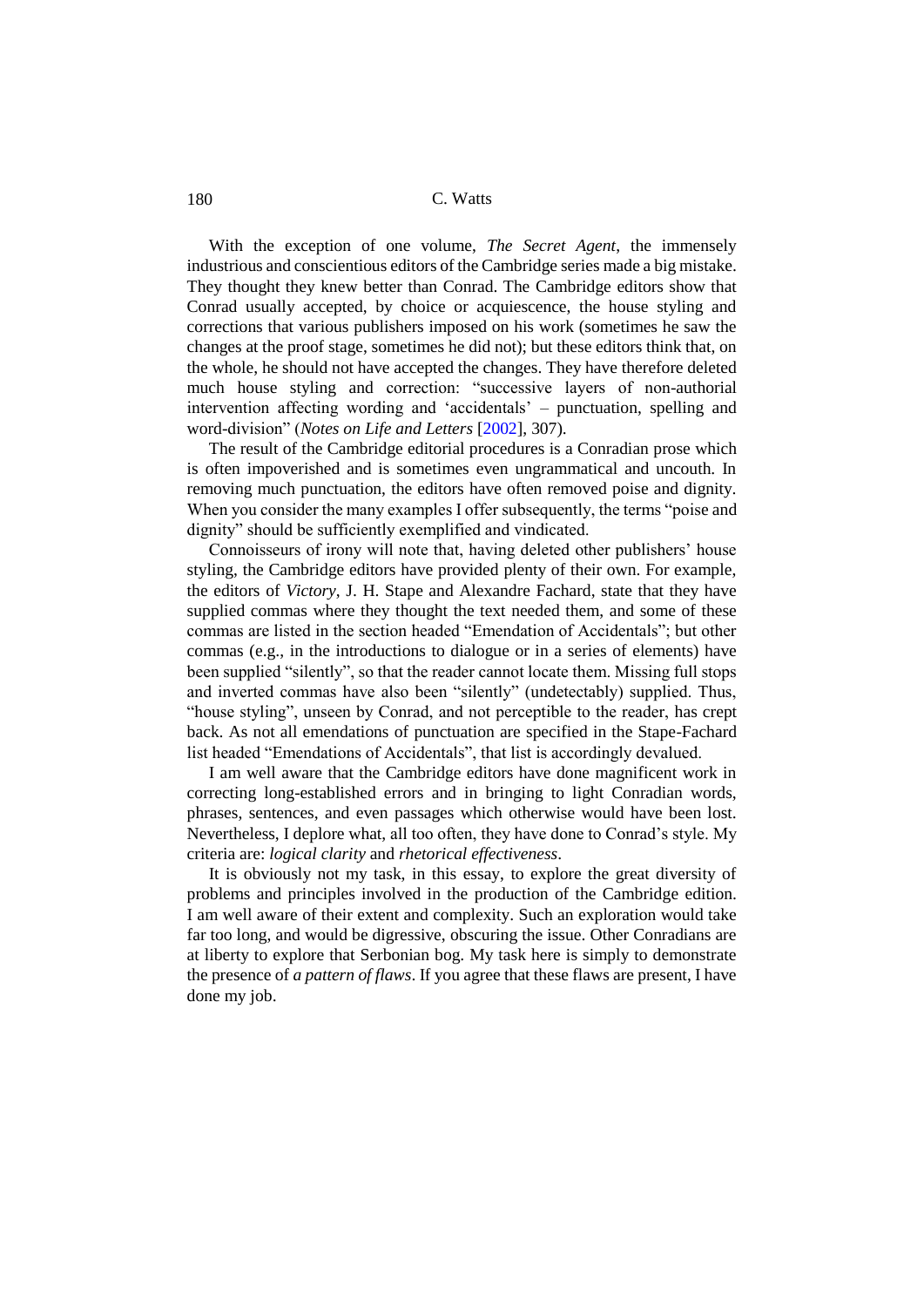*The* Titanic *series: Reflections on Cambridge University Press's edition*181

2

I mentioned one volume which forms the exception to my general strictures: *The Secret Agent*, edited by Bruce Harkness and S. W. Reid, assisted by Nancy Birk (Cambridge: Cambridge University Press[, 1990\)](#page-18-1). In this case, the editors found a paucity of manuscript and typescript material, and they were therefore obliged to make fewer departures from the historic house styling than is customary in the Cambridge series. The *Secret Agent* volume took as its "main basis" the first British edition, published in London in 1907 by Methuen & Co. It therefore accepted much Methuen styling, though sometimes that styling was over-ruled. I initially thought that *Lord Jim* / *A Tale*, edited by J. H. Stape and Ernest W. Sullivan II (Cambridge: Cambridge University Press, [2012\)](#page-18-2), would be a similar case, for it took as copy-text the serial edition published in *Blackwood's Edinburgh Magazine* from October 1899 to November 1900. On close examination, however, this edition reveals numerous flaws, which I illustrate later. Even the edition of *The Secret Agent* has some flaws, illustrated now.

Ask yourself: Which of the following sequences offers the better English? (Page numbers are in brackets.)

Sequence A:

A1 (13) not withstanding

A2 (16) fat pig style

A3 (16) his general get up

A4 (16) a well to do mechanic

A5 (29 and 30) sacro-sanct

A6 (32) the very boot blacks

A7 (36) But Mr Verloc, turning up providentially to occupy the first floor front bedroom, there had been no more question of the young butcher.

A8 (121) Was it possible to treat a man so.

A9 (126) Could Stevie be trusted to come all that way alone.

A10 (137) because in her singleness of purpose had the unerring nature and the force of an instinct.

Sequence B:

B1 (9) notwithstanding

B2 (12) fat-pig style

B3 (12) his general get-up

B4 (12) a well-to-do mechanic

B5 (25 and 26) sacrosanct

B6 (28) the very boot-blacks

B7 (32) But, Mr Verloc turning up providentially to occupy the first floor front bedroom, there had been no more question of the young butcher. B8 (116) Was it possible to treat a man so?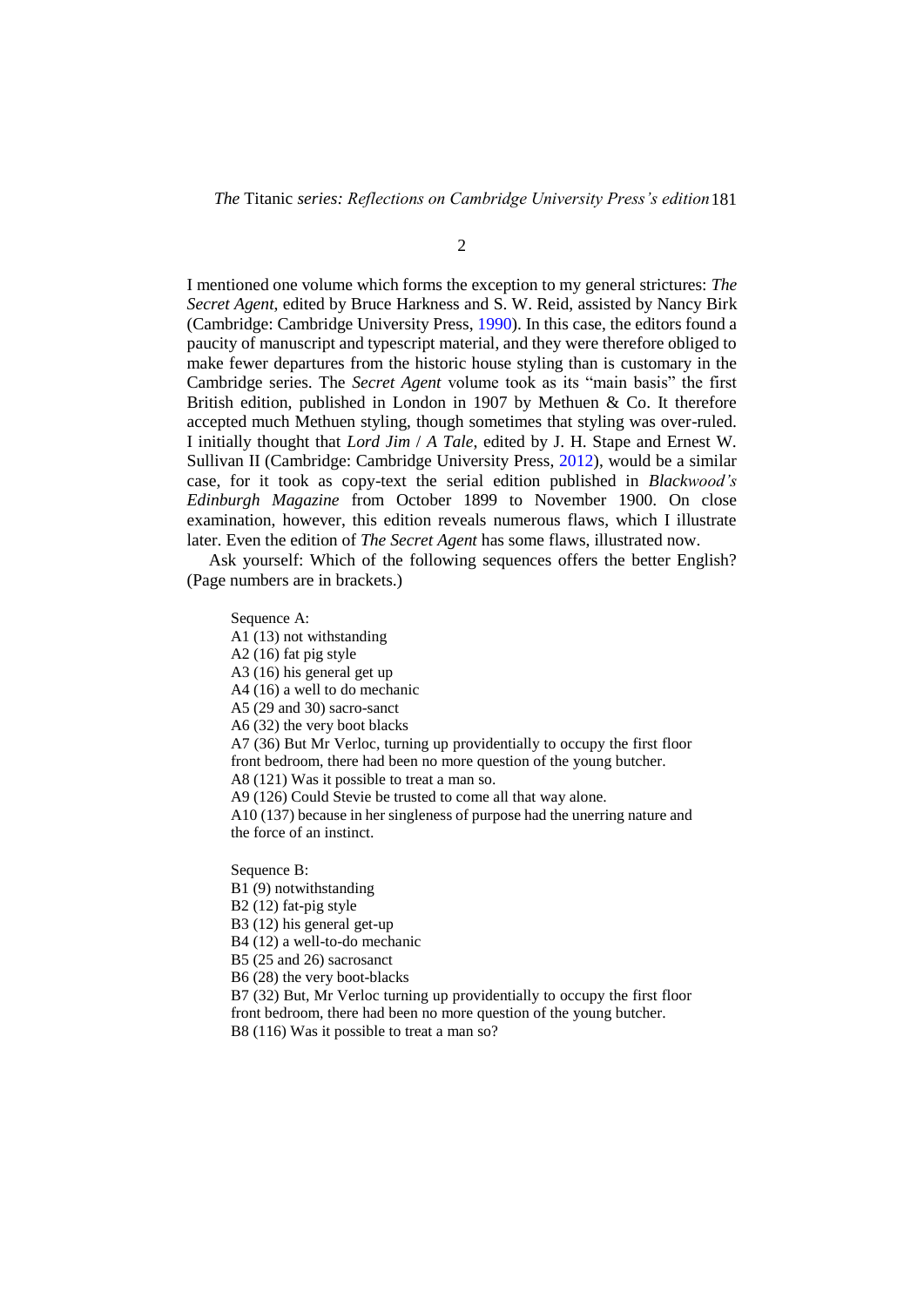B9 (122) Could Stevie be trusted to come all that way alone? B10 (133) because in her the singleness of purpose had the unerring nature and the force of an instinct.

Sequence A is taken from the Cambridge text, [1990.](#page-18-1) Sequence B is taken from the Everyman paperback text which I edited (London: Everyman Dent Orion, [1997\)](#page-18-3). This took as copy-text the first British edition. B7 includes an editorial emendation, "But, Mr Verloc" replacing "But Mr Verloc,".

In A1 and A5, "not withstanding" and the hyphenated "sacro-sanct" seem archaic; in B2, B3, B4 and B6 the hyphens clarify the sense. B7, with a comma accurately located after "But", is clearly grammatically correct, whereas A7 is incorrect. B8 and B9 supply grammatically-essential question-marks. In B10 the addition of the definite article before "singleness of purpose" clarifies the grammar, because in A10 the pronoun "her" is likely to be initially mistaken for a possessive adjective.

3

My article entitled "The Stricken Series" is being published in Issue 10 of *Conrad Studies: Journal of the Joseph Conrad Society of Japan [\(2019\)](#page-19-0).* In that article, I listed flaws that I postulated in the following parts of the Cambridge University Press series of the literary works of Joseph Conrad: *Almayer's Folly*, *A Personal Record* (in particular "A Familiar Preface"), *Heart of Darkness*, and *An Outcast of the Islands.* My criticisms of the Cambridge *Victory* volume are being published in a forthcoming issue of *Conradiana.* In the present article, therefore, having discussed *The Secret Agent*, I consider some other volumes which have appeared in the Cambridge series: *Notes on Life and Letters*, '*Twixt Land and Sea / Tales*, *Last Essays*, *Lord Jim*, and *The Nigger of the "Narcissus".*

4

First: I consider *Notes on Life and Letters*, edited by J. H. Stape with the assistance of Andrew Busza (Cambridge: Cambridge University Press, [2002\)](#page-18-0). In particular, I select the important essay, "Autocracy and War". Again, I invite the reader to adjudicate between the following two sequences.

Here is Sequence A:

A1 (72) the stream of reports, appalling in their monotony of tens of thousands decaying bodies ...

A2 (76–77) It has vanished for ever at last and as yet there is no new Russia to take the place of that ill-omened creation which being a fantasy of a madman's brain could in reality be nothing else than a figure out of a nightmare ...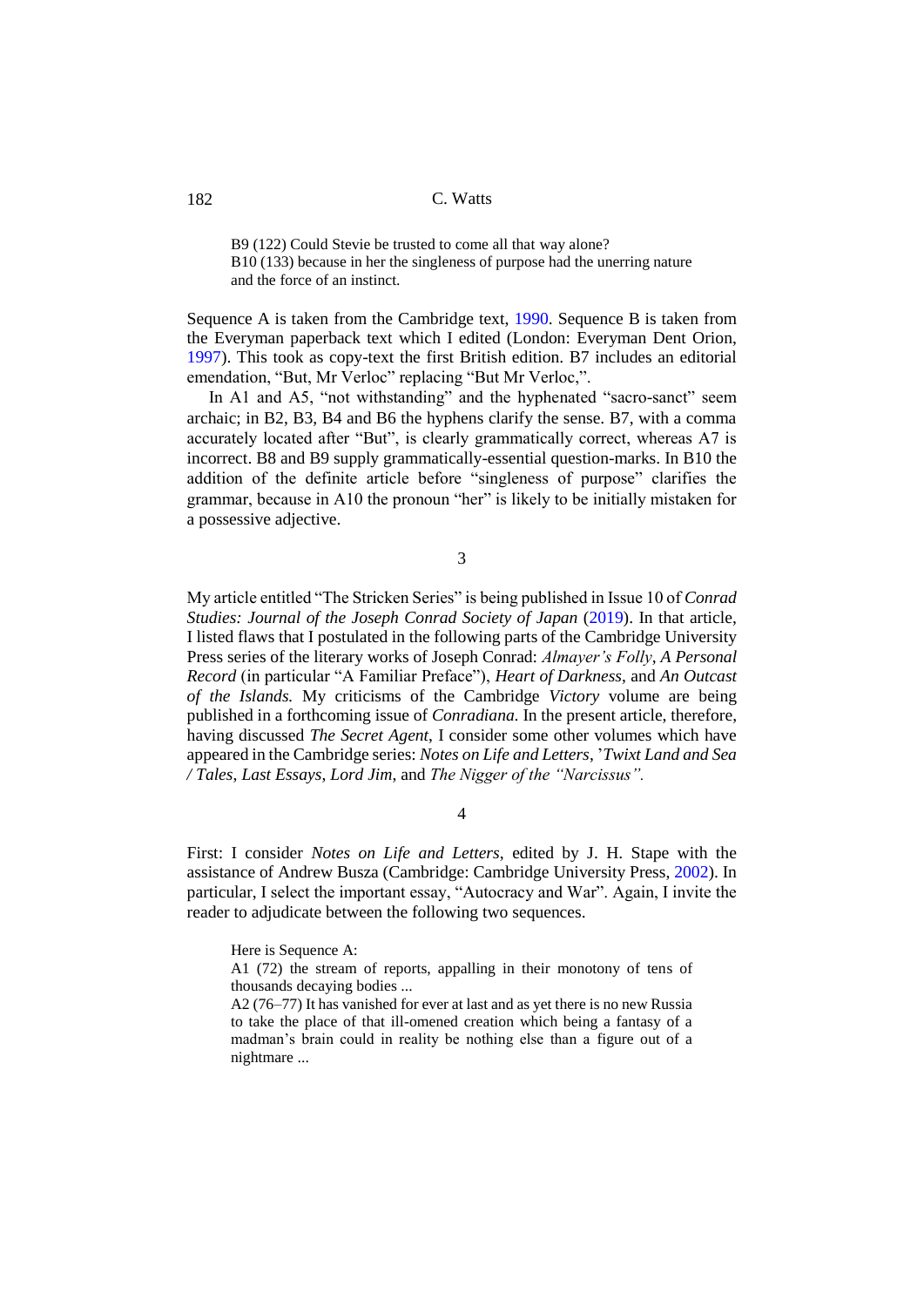A3 (78) A glance back at the last hundred years shows the invariable, one may say, the logical powerlessness of Russia.

A4 (80) There is a removal of that latent feeling of restraint which the presence of a powerful neighbour, however implicated with you in a sense of common guilt is bound to inspire.

A5 (80) And, besides the way to the Baltic provinces leads over the Niemen A6 (82) The government of Holy Russia arrogating to itself the supreme power to torment and slaughter the bodies of its subjects like a God sent scourge has been most cruel ...

A7 (83) To pronounce in the face of such a past the word evolution which is precisely the expression of the highest intellectual hope is a gruesome pleasantry.

A8 (83) In face of the events of the last four months this word has sprung instinctively as it were on grave lips and has been heard with solemn forebodings.

A9 (84) Yet with all that, the thrones still remain and what is more significant perhaps, some of the dynasties too have survived.

A10 (85) We in Europe having gone a step or two further have had the time to forget how little that freedom means.

A11 (87) This illustration of the new war temper is artlessly revealed ...

A12 (87) the good first Emperor William's tears shed so abundantly after every battle by letter, by telegram and otherwise, during the course of the same war, ...

A13 (88) European peace, with its alliances based on mutual distrust, the preparedness for war for its ideal and fear of wounds, luckily stronger so far than the pinch of hunger, for its only guarantee.

A14 (91) Whether such a principle exists – who can say.

A15 (92) aggrandisement of territory and influence with no regard to right and justice either in the East or in the West.

A16 (93) He gazes upon the land and upon the sea with the same covetous steadiness for he has become of late a maritime eagle and has learned to box the compass.

Sequence B:

B1 (84) the stream of reports, appalling in their monotony, of tens of thousands of decaying bodies ...

B2 (91) It has vanished for ever at last, and as yet there is no new Russia to take the place of that ill-omened creation, which, being a fantasy of a madman's brain, could in reality be nothing else than a figure out of a nightmare ...

B3 (92) A glance back at the last hundred years shows the invariable, one may say the logical, powerlessness of Russia.

B4 (95) There is a removal of that latent feeling of restraint which the presence of a powerful neighbour, however implicated with you in a sense of common guilt, is bound to inspire.

B5 (96) And, besides, the way to the Baltic provinces lies over the Niemen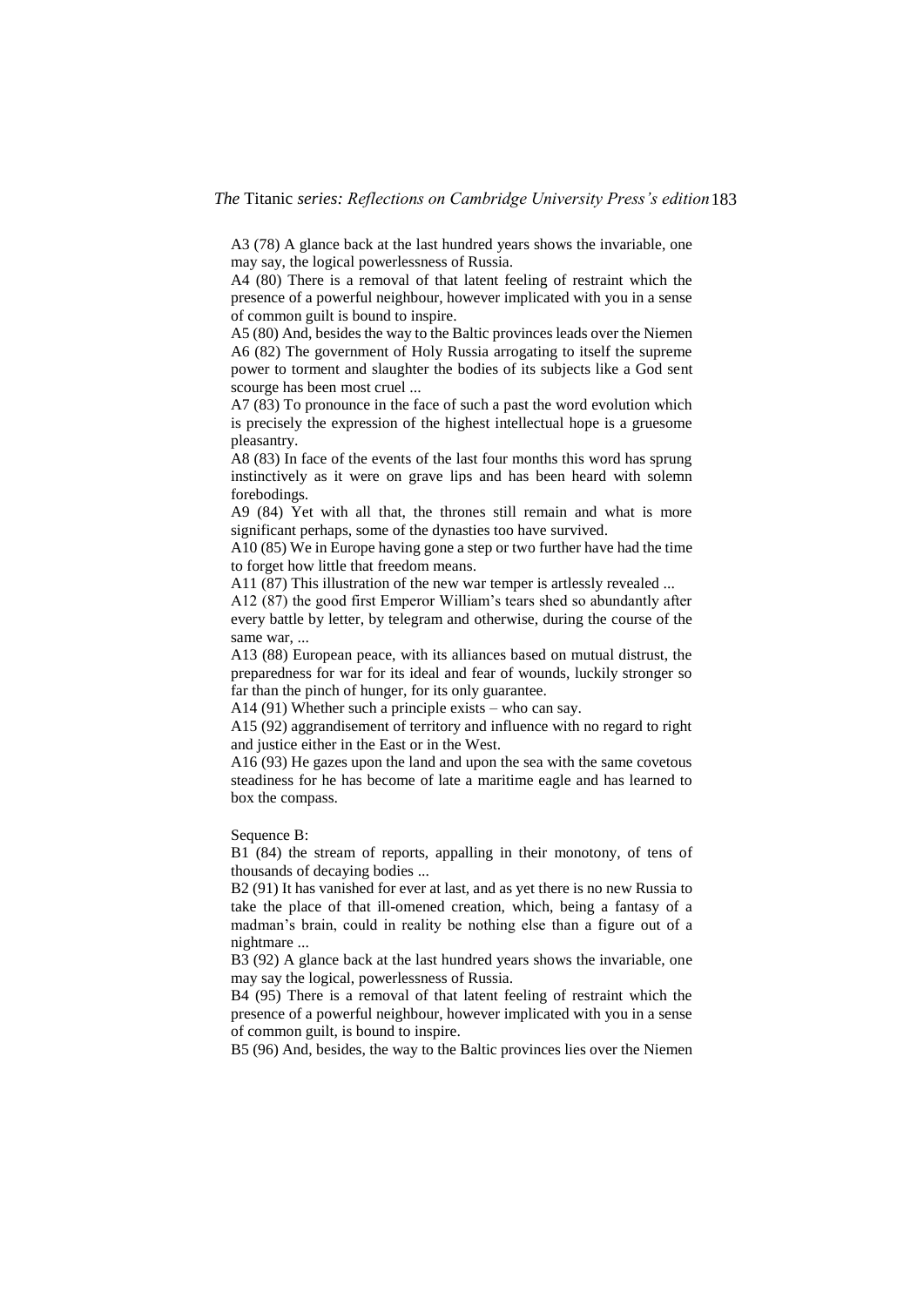B6 (98–99) The Government of Holy Russia, arrogating to itself the supreme power to torment and slaughter the bodies of its subjects like a God-sent scourge, has been most cruel ...

B7 (99) To pronounce in the face of such a past the word Evolution, which is precisely the expression of the highest intellectual hope, is a gruesome pleasantry.

B8 (99) In the face of the events of the last four months, this word has sprung instinctively, as it were, on grave lips, and has been heard with solemn forebodings.

B9 (101) Yet, for all that, the thrones still remain, and what is more significant, perhaps, some of the dynasties, too, have survived.

B10 (103) We, in Europe, have gone a step or two further, have had the time to forget how little that freedom means.

B11 (106) This illustration of the new war-temper is artlessly revealed ...

B12 (106) the good First Emperor William's tears, shed so abundantly after every battle, by letter, telegram, and otherwise, during the course of the same war, ...

B13 (107) European peace, with its alliances based on mutual distrust, preparedness for war as its ideal, and the fear of wounds, luckily stronger, so far, than the pinch of hunger, its only guarantee.

B14 (111) Whether such a principle exists – who can say?

B15 (113) aggrandisement of territory and influence, with no regard to right and justice, either in the East or in the West.

B16 (113) He gazes upon the land and upon the sea with the same covetous steadiness, for he has become of late a maritime eagle, and has learned to box the compass.

Of the two sequences, Sequence B is clearer, more grammatical and more dignified. This sequence was taken from *Notes on Life and Letters*: London and Toronto: J. M. Dent & Sons, [1924](#page-18-4) (the "Uniform Edition"). Sequence A was taken from the Cambridge edition of *Notes on Life and Letters*. The extracts represent only a small sample of the volume containing this essay; a full list of the apparent faults of the Cambridge text would fill several pages.

The punctuation of B1 is correct, and clarifies the sense; A1 has insufficient punctuation. The phrase "thousands of decaying bodies" is correct; "thousands decaying bodies" in A1 is not. In B2, the punctuation invites a steady, assured reading; whereas, in A2, the absence of commas invites a reading which is more rapid and which, indeed, may resemble a gabble. In B3, B4 and B5, the second comma is correct and clarifies the sense. In A6, the absence of punctuation solicits a hasty reading, and "God sent scourge" lacks the clarity of "God-sent scourge". In B7 and B8, the punctuation is correct and steadies the pace of reading, which otherwise becomes too hasty. In B9, the "for all that" is more precise than the "with all that" of A9, and the heavier punctuation of B9 is clarifying. The "having" of A10 is an improvement on the "have" of B10, but the heavier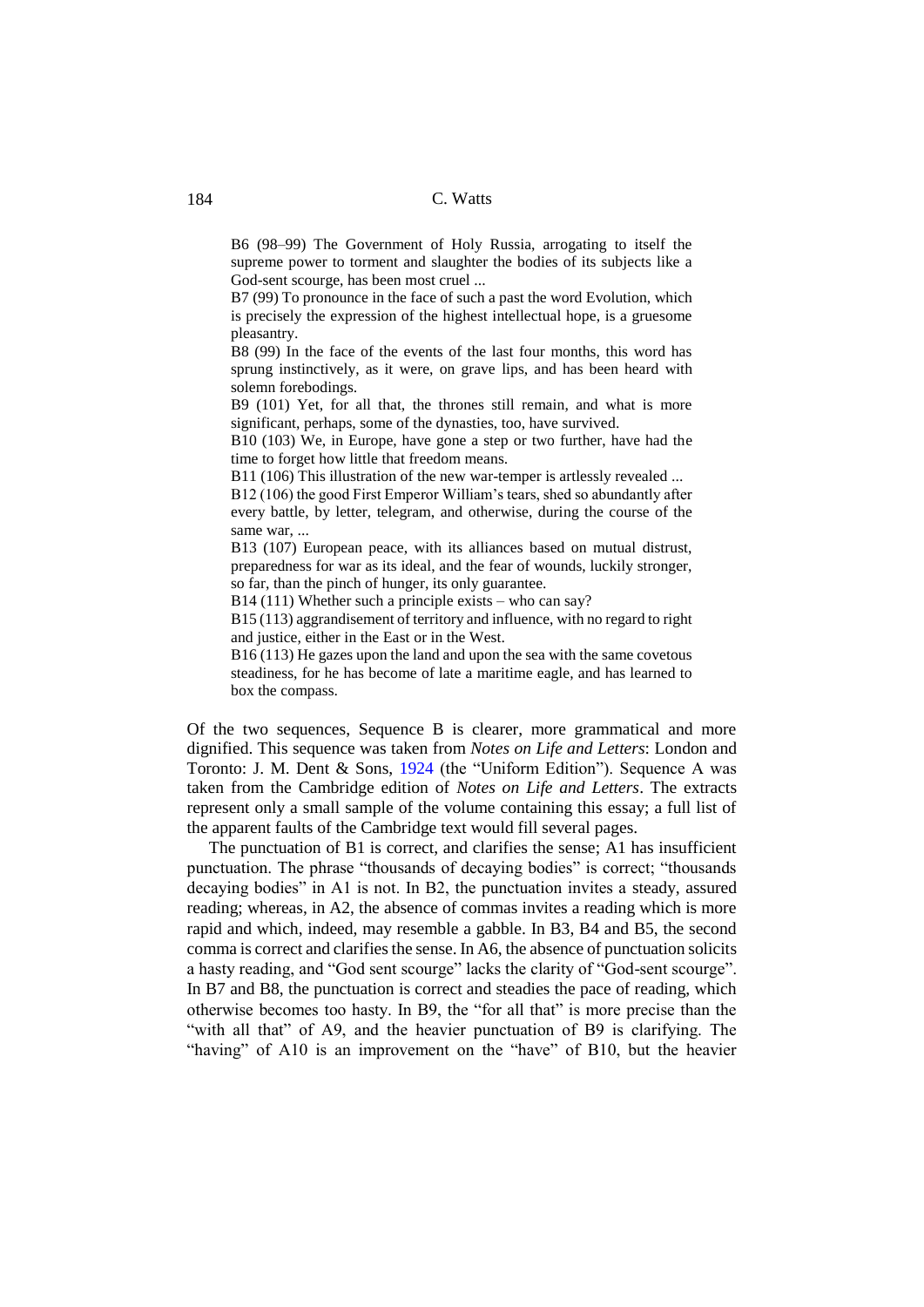punctuation of B10 is again correct and preferable. In B11 the hyphen clarifies the sense; A11, without the hyphen, momentarily invites the false interpretation "the temper of the new war". The "every battle by letter" of A12 is confusing; the comma in "every battle, by letter" of B12 is clarifying. Similarly, in A13 "the preparedness for war for its ideal and fear of wounds" is confusing; B13 is clear. A14 obviously needs the question-mark that B14 supplies. The prose of B15 and B16 is simply better-paced and more dignified – rhetorically more effective – than that of A15 and A16.

5

Next, I consider the Cambridge text of '*Twixt Land and Sea* / *Tales*, edited by J. A. Berthoud, Laura L. Davis and S. W. Reid [\(2008\)](#page-18-5). In particular, I examine "The Secret Sharer", a very important item in the Conrad canon.

Here is Sequence A:

A1 (82) The tide of darkness flowed on swiftly and with tropical suddenness a swarm of stars came out above the shadowy earth, ...

A2 (82) But with all that multitude of celestial bodies staring down at one the comfort of quiet communion with her was gone for good.

A3 (82) We sat down at once and as I helped the chief mate I said:

A4 (82) "Were you aware that there is a ship anchored inside the islands. ..."

A5 (82) He raised sharply his simple face overcharged by a terrible growth of whisker and emitted his usual ejaculations "Bless my soul sir! You don't say so."

A6 (86) He seemed to struggle with himself for I heard something like the low bitter murmur of doubt: "What's the good."

A7 (86) "Look here my man. Could you call him out quietly."

A8 (96) "May I come in to take the empty cup away sir."

A9 (104) "... 'Wouldn't you like to look for him in our coal hole.' ..."

A10 (104) "You have no doubt in the matter sir."

A11 (105) "Did you hear everything," were my first words ...

A12 (109) Had my second self taken the poor wretch by the throat.

A13 (86) However that much was enough, for the horrid frostbound sensation which had gripped me about the chest to pass off.

A14 (86) I thought the time had come to declare myself.

"I am the captain."

A15 (89) It was too much for them; it seems they rushed us aft together gripped as we were screaming Murder! like a lot of lunatics and broke into the cuddy.

A16 (91) It contained some lockers surmounted by a bookcase and a few clothes, a thick jacket or two, caps, oilskin coat and such like hung on hooks.

A17 (92) You know that foresail saved the ship.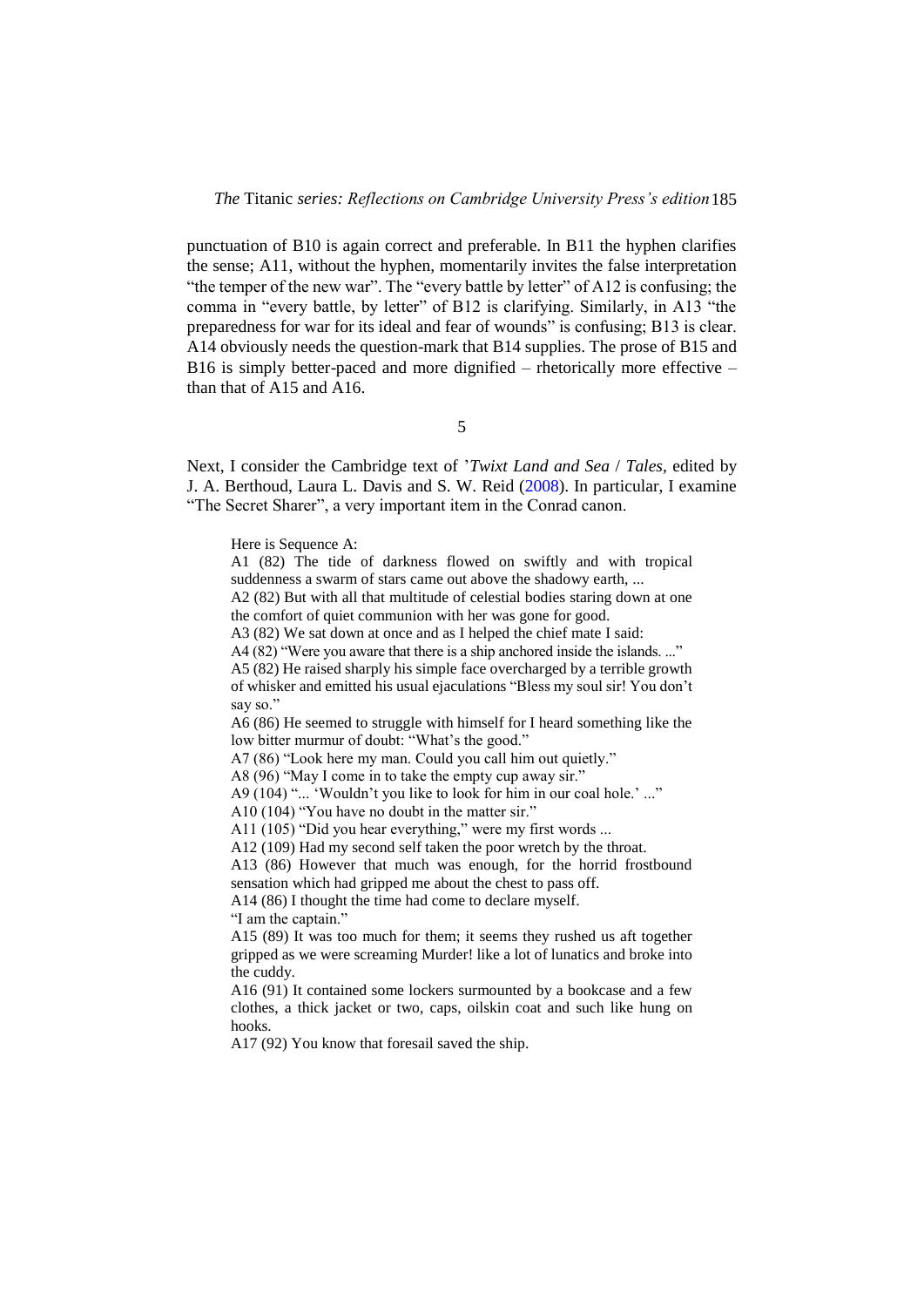A18 (92) By Jove if I had been he wouldn't have trusted himself like that into my room.

A19 (93) When we anchored here they thought I suppose it was all right.

A20 (93) I don't know how it was but to-night that steward after bringing me my supper went out to let me eat it and left the door unlocked.

A21 (98) He did so as noiseless as a ghost and I then rang for the steward and facing him boldly directed him to do my stateroom while I was having my bath – and be quick about it.

A22 (98) Now and then glancing over my shoulder I saw him far back there sitting rigidly on the low stool, ...

A23 (99) A spiritless tenacity was his main characteristic I judged.

A24 (100) And as I gazed at him certainly not prepared for anything original ...

A25 (100) and then, just as it was in its oilskins and long boots, they launched it ...

A26 (101) "Not at all the style of man you understand," he insisted superfluously looking hard at me.

A27 (103) I desired my mate who had joined us to see to the captain's boat. A28 (106) The same strung-up force which had given some twenty four men, a chance at least for their lives had, in a sort of recoil, crushed ...

A29 (108) The fourth day out I think (we were then working down the east side of the Gulf of Siam tack for tack in light winds and in perfectly smooth water) the fourth day I say of this miserable juggling ...

A30 (111) "... What does it say? 'Driven off the face of the earth.' ..."

A31 (111) The ship might have been moored in dock so gently and on an even keel she slipped through the water that did not murmur even ...

A32 (114) out of here into the sail-locker which communicates with the lobby. A33 (116) Already she was I won't say in the shadow of the land but in the very blackness of it, ...

A34 (117) I hadn't let go the mate's arm and went on shaking it. "Ready about – do you hear. You go forward – shake – and stop there – shake – and hold your noise – shake – and see these head-sheets properly overhauled – shake – shake – shake."

A35 (119) Walking to the taffrail I was in time to make out on the very edge of a darkness thrown by a towering black mass like the very gateway of Erebus, yes I was in time to catch an evanescent glimpse of my white hat left behind to mark the spot where the secret sharer of my cabin and of my thoughts as though he were my second self had lowered himself into the water to take his punishment  $-$  a free man, a proud swimmer striking out for a new destiny.

#### Sequence B:

B1 (92) The tide of darkness flowed on swiftly; and with tropical suddenness a swarm of stars came out above the shadowy earth, ...

B2 (92–93) But, with all that multitude of celestial bodies starting down at one, the comfort of quiet communion with her was gone for good.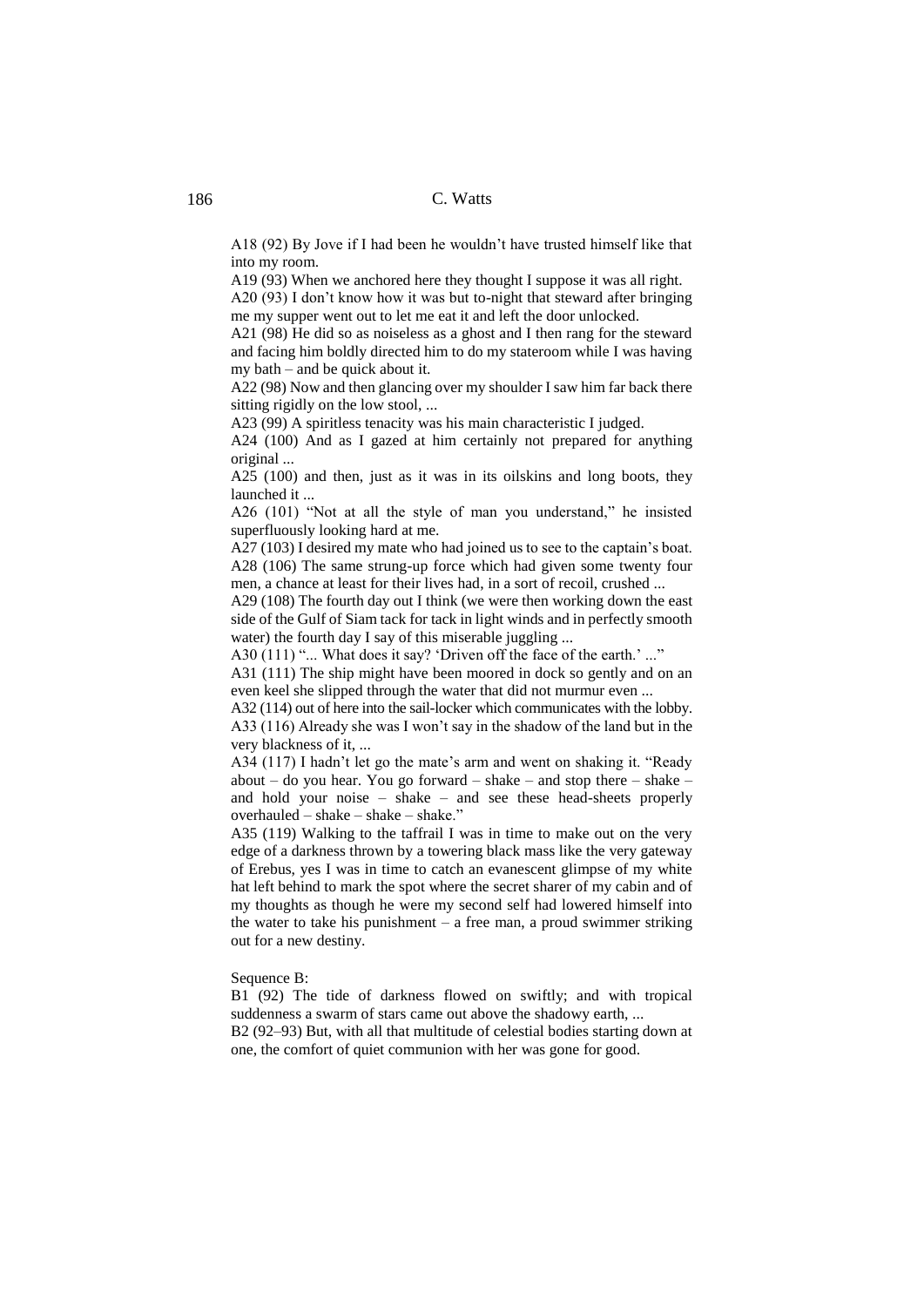*The* Titanic *series: Reflections on Cambridge University Press's edition*187

B3 (93) We sat down at once, and as I helped the chief mate, I said:

B4 (93) "Are you aware that there is a ship anchored inside the islands? ..." B5 (93) He raised sharply his simple face, overcharged by a terrible growth of whisker, and emitted his usual ejaculations: "Bless my soul, sir! You don't say so!"

B6 (99) He seemed to struggle with himself, for I heard something like the low, bitter murmur of doubt. "What's the good?"

B7 (99) "Look here, my man. Could you call him out quietly?"

B8 (112) "May I come in to take the empty cup away, sir?"

B9 (123) "... 'Wouldn't you like to look for him in our coal-hole?' ..."

B<sub>10</sub> (123) "You have no doubt in the matter, sir?"

B11 (124) "Did you hear everything?" were my first words ...

B12 (129) Had my second self taken the poor wretch by the throat?

B13 (98) However, it was enough for the horrid, frost-bound sensation which had gripped me about the chest to pass off.

B14 (99) I thought the time had come to declare myself.

"*I* am the captain."

B15 (102-3) It was too much for them. It seems they rushed us aft together, gripped as we were, screaming 'Murder!' like a lot of lunatics, and broke into the cuddy.

B16 (105) It contained some lockers surmounted by a bookcase; and a few clothes, a thick jacket or two, caps, oilskin coat, and such like, hung on hooks.

B17 (106) You know, that foresail saved the ship.

B18 (106) By Jove! if I had been he wouldn't have trusted himself like that into my room.

B19 (107) When we anchored here they thought, I suppose, it was all right. B20 (108) I don't know how it was, but to-night that steward, after bringing me my supper, went out to let me eat it, and left the door unlocked.

B21 (114) He did so, as noiseless as a ghost, and I then rang for the steward, and facing him boldly, directed him to tidy up my stateroom while I was having my bath – "and be quick about it."

B22 (115) Now and then, glancing over my shoulder, I saw him far back there, sitting rigidly on the low stool, ...

B23 (116) A spiritless tenacity was his main characteristic, I judged.

B24 (117) And as I gazed at him, certainly not prepared for anything original ...

B25 (118) and then, just as it was, in its oilskins and long boots, they launched it ...

B26 (119) "Not at all the style of man. You understand," he insisted, superfluously, looking hard at me.

B27 (121) I desired my mate, who had joined us, to see to the captain's boat.

B28 (124–125) The same strung-up force which had given twenty-four men a chance, at least, for their lives, had, in a sort of recoil, crushed ...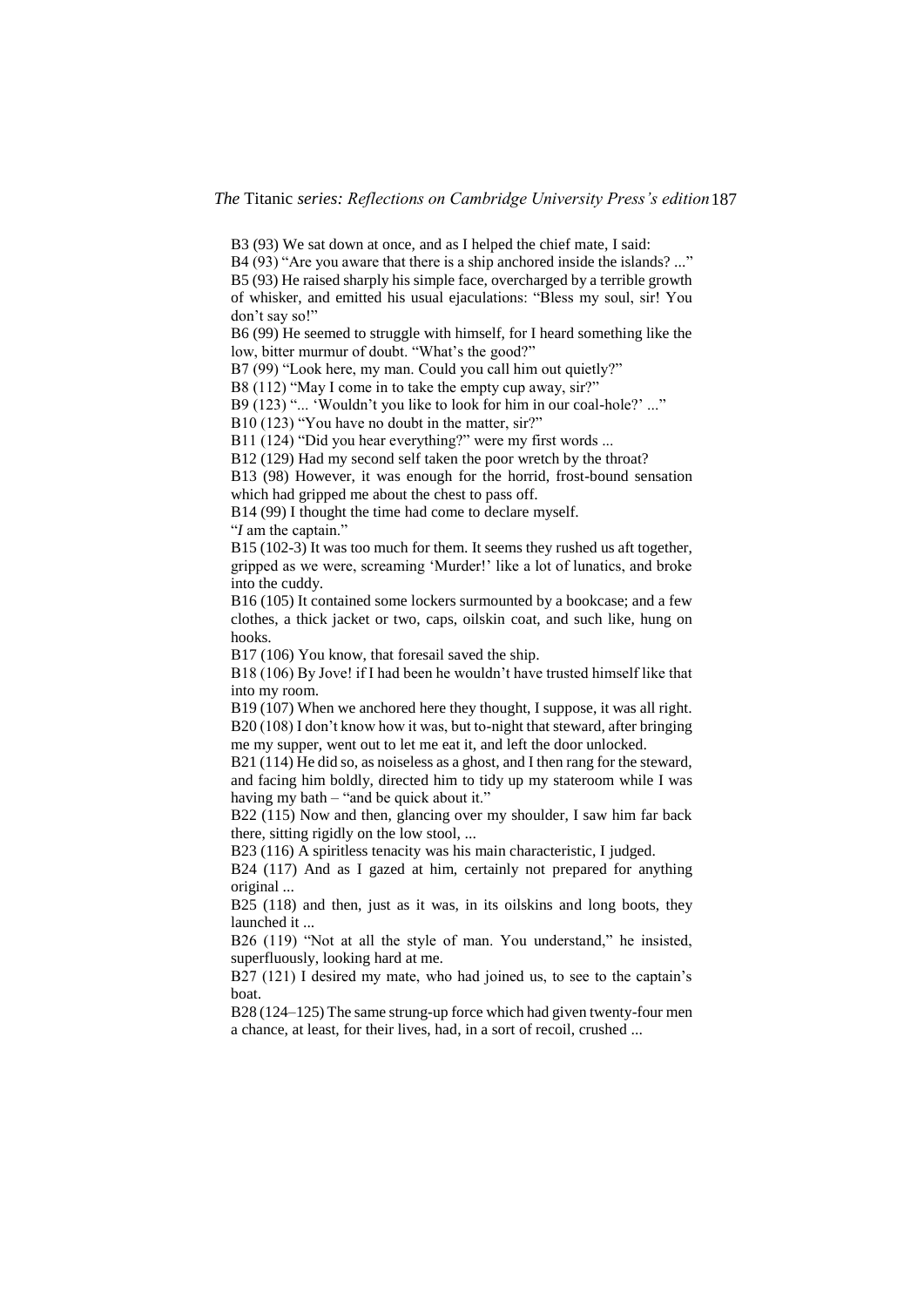B29 (127) The fourth day out, I think (we were then working down the east side of the Gulf of Siam, tack for tack, in light winds and smooth water) – the fourth day, I say, of this miserable juggling ...

B30 (132) "... What does the Bible say? 'Driven off the face of the earth.' ..." B31 (132) The ship might have been moored in dock, so gently and on an even keel she slipped through the water, that did not murmur even ...

B32 (136) out of here into the sail-locker, which communicates with the lobby.

B33 (140) Already she was, I won't say in the shadow of the land, but in the very blackness of it, ...

B34 (141) I hadn't let go the mate's arm and went on shaking it. "Ready about, do you hear? You go forward"—shake—"and stop there"—shake— "and hold your noise"—shake—"and see these head-sheets properly overhauled"—shake, shake—shake.

B35 (143) Walking to the taffrail, I was in time to make out, on the very edge of a darkness thrown by a towering black mass like the very gateway of Erebus–yes, I was in time to catch an evanescent glimpse of my white hat left behind to mark the spot where the secret sharer of my cabin and of my thoughts, as though he were my second self, had lowered himself into the water to take his punishment: a free man, a proud swimmer striking out for a new destiny.

Again: it is surely obvious which sequence of passages is the better. It is Sequence B, which uses the text of '*Twixt Land and Sea* / *Tales:* London and Toronto: J. M. Dent & Sons, 1923. Sequence A was taken from the Cambridge [2008](#page-18-5) text of '*Twixt Land and Sea.* The lists are not exhaustive: I could have chosen more examples.

Extracts A1 to A4 illustrate a widespread failing in the Cambridge text. Too much punctuation has been removed. In B1 to B3, the punctuation clarifies the sense and the grammar, and imparts a speed of reading which is steady, moderate, and not hasty. In A1 to A3, the absence of punctuation sometimes obscures the sense (so that the reader, to clarify the sense, must mentally supply punctuation); and that absence solicits a reading which may become too hasty. B4 supplies a necessary question-mark, and "are" is correct; A4's "were" is incorrect. In B5, the second exclamation-mark is obviously correct, for the text refers to "ejaculations". In items A6 to A12, the Cambridge editors have removed necessary question-marks, lending an air of ignorance or uncouthness to the resultant prose.

A13 is incorrectly punctuated; B13 is correct. (B13's "it" is perhaps less precise than A13's "that much".) A14 does not italicise the "I" in "I am the captain". B14, by italicising the "I", gives the personal pronoun the emphasis that is obviously required here. (To Leggatt's surprise, the unorthodox young captain has himself taken the anchor-watch.) A15 is under-punctuated; B15 is correct.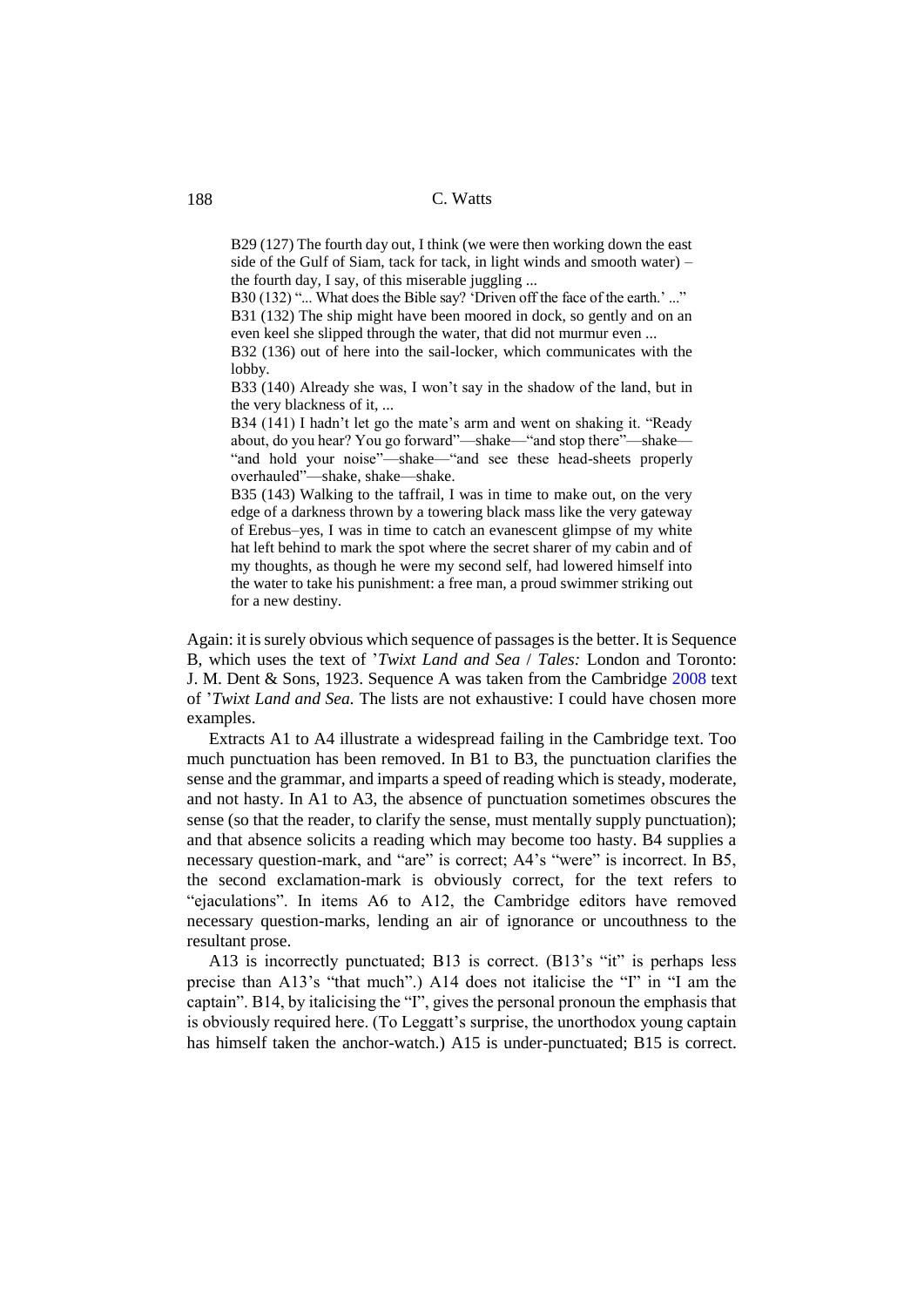A15 even permits momentarily the erroneous reading that the two belligerent seamen were screaming "Murder!". A16 is so badly punctuated that it appears to say that the lockers were "surmounted by a bookcase and a few clothes". The correct punctuation of B16 makes clear that the clothes do not surmount the lockers but are separate, hung on hooks. A17, lacking a comma, yields the incorrect sense, "You are aware that that foresail saved the ship". B17, with its comma, yields the correct sense, "That foresail (you should be aware) saved the ship." In B18, the exclamation-mark (sadly lacking from A18) correctly isolates the exclamation "By Jove!".

A19, under-punctuated, lets the reader think briefly that "I suppose it was all right" is what "they thought". B19, well punctuated, clarifies the sense: here the supposition is clearly that of the speaker. A20, being under-punctuated, encourages the reader to gabble the words or to supply mentally the commas needed to clarify the sense. B20, well punctuated, encourages a slower and more considered reading. In B21, "tidy up my stateroom" is arguably an improvement (clearer, if less colloquial) on "do my stateroom", and the words "and be quick about it" are improved by being rendered as direct speech by the captain: it's exactly what he would have said. A22 needs the punctuation that B22 supplies. In A23, the absence of a comma permits the false reading, "his main characteristic that I judged"; the comma in B23 clarifies the sense.

A24 solicits briefly the erroneous notion that "certainly" is an adverb qualifying "gazed"; B24 makes clear that "certainly not" is an adverbial phrase qualifying "prepared". A25 permits the false reading, "as soon as it was in its oilskins and long boots"; B25's superior punctuation admits the correct reading, "exactly as it was (i.e., unchanged), in its oilskins and boots". A26 solicits the false reading, "not at all the style of man whom you understand"; B26 restores the correct reading. B27, B28 and B29 are clearly superior in precision to A27, A28 and A29. The "some" of A28 is superfluous.

A30 might have been superior in 1912, when the Bible was familiar to a larger proportion of the population than is the case today; but nowadays B30, identifying the source (of an allusion to Genesis 4:14), is better. A31 solicits a hasty reading; B31's fuller punctuation invites a more leisurely, poised and nuanced reading. A32 implies incorrectly that there at least two sail-lockers and that one of them communicated with the lobby; B32, however, correctly makes clear that there was one sail-locker and that it communicated with the lobby. A33, like A31, solicits a rapid reading; B33 restores poise.

A34 offers a striking example of illogicality inflicted on the text by the Cambridge editors. Here the verbs "shake ... shake ... shake", specifying actions performed by the captain, have wrongly been incorporated within the captain's speech. Obviously, the "shake ... shake ... shake" are what the captain *does*, not what he *says.* The Dent text is clearly correct, whereas the Cambridge text is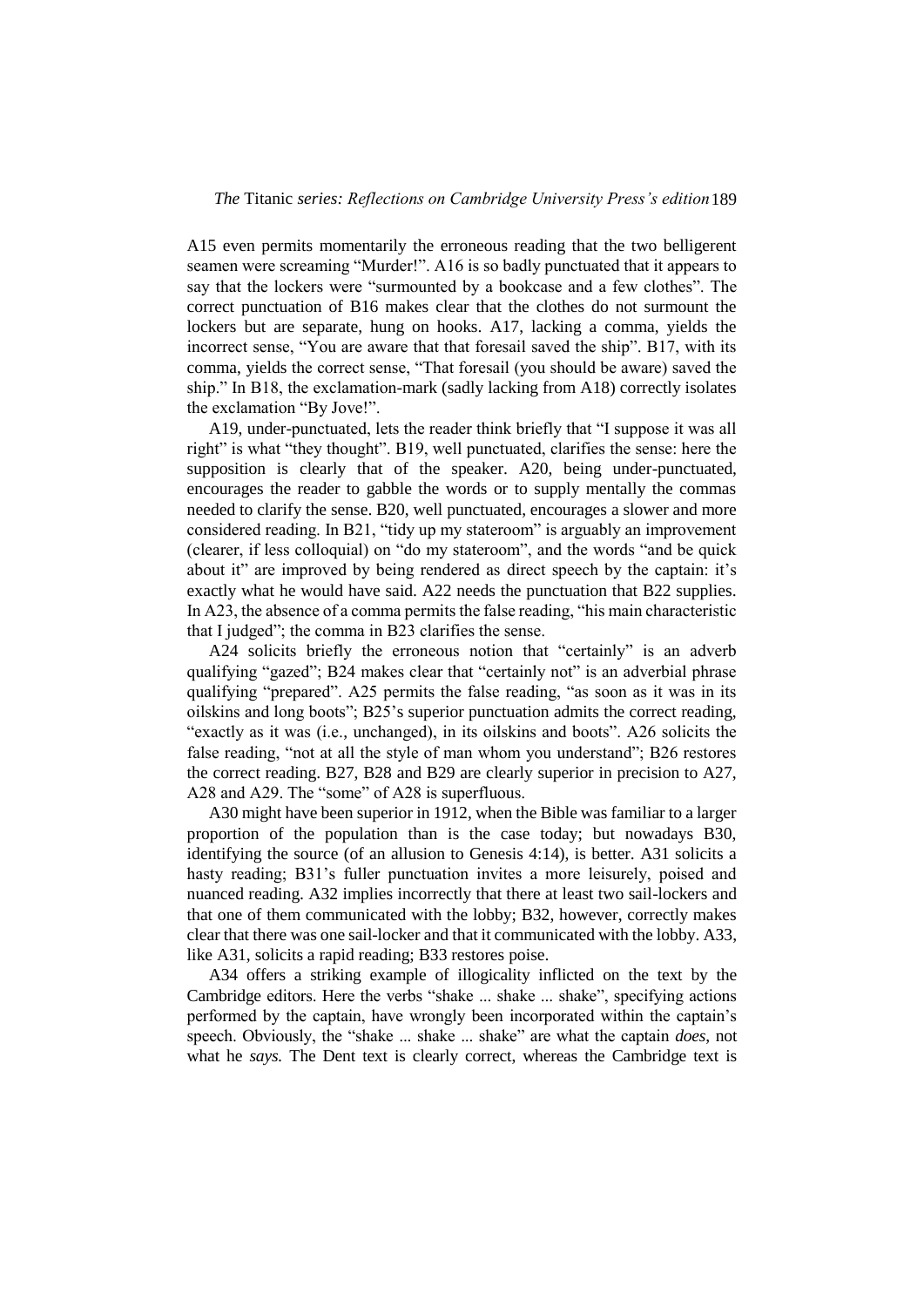undeniably wrong. Remarkably, the removal of the double quotation-mark after "forward – " is actually an innovation by the Cambridge editors: their own "house styling" (see p. 422). Dent also (yet again) supplies a necessary question-mark, in this case after "hear".

A35 offers Cambridge's text of the tale's final paragraph, a crucially important culmination. Inviting a hasty reading, this version of the paragraph clearly lacks the dignity and authority conferred by the fuller punctuation of B35. If you read both versions aloud, the superiority of B35 becomes obvious.

# 6

The ensuing item is *Last Essays.* I concentrate on the most famous of these essays, "Geography and Some Explorers"

#### Sequence A:

A1 (4) The greatest of them all who has presented modern geography with a new world ...

A2 (5) Not for them the serene joys of scientific research but infinite toil in hunger, thirst, sickness, battle; ...

A3 (5) It is an ugly tale which has not much to do with the service of geography.

A4 (5) The Gulf of Panama which is what he really saw with that first glance is one of the calmest spots ...

A5 (7–8) Tasman ... sailed over many thousands of miles of uncharted seas bringing with him a journal which was of much value afterwards for his exploring successors.

A6 (8) he is not comparable to Captain Cook, a humble son of the soil, like himself but a modest man of genius, the familiar associate ...

A7 (8) It is certain that at various times his patron the governor Anthony van Diemen and the Honourable Council in Batavia had employed him in some shady transactions connected with the Japan trade.

A8 (9) Geography is a science of facts and they devoted themselves to the discovery of facts ...

A9 (9) In saying this I do not forget the Polar Explorers whose aims were certainly as pure as the air ...

A10 (9) another good man Sir John Franklin whose fame rests not only on the extent of his discoveries but on professional prestige ...

A11 (11) And besides the geography which I had discovered for myself was the Geography of open spaces ...

A12 (12) I could have heard of their discovery in my cradle and it was only right that grown to a boy's estate I should ...

A13 (12) my beloved old atlas which having been published in about 1852 knew nothing of course of the Great Lakes.

A14 (16) It was not without a certain emotion that commanding very likely the first and certainly the last merchant ship that carried a cargo that way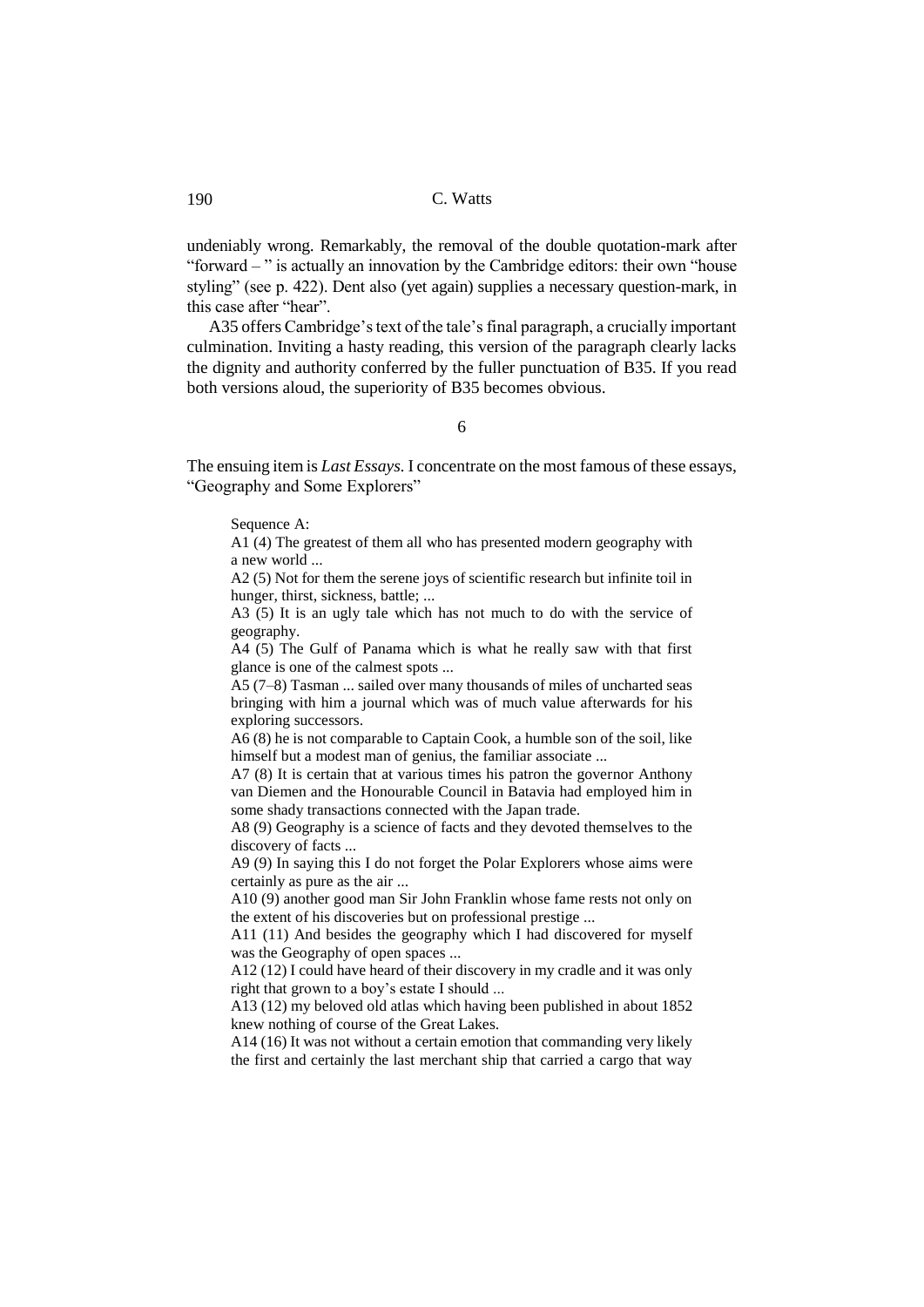from Sydney to Mauritius I put her head at daybreak for Bligh's Entrance and packed on her every bit of canvas ...

 $A15(17)$  I could depict to myself the famous seaman navigator a lonely figure in a three cornered red hat and square skirted laced coat pacing to and fro ...

A16 (17) men ... with varied motives, laudable or sinful but each bearing in his breast ...

Sequence B:

B1 (4) The greatest of them all, who has presented modern geography with a new world ...

B<sub>2</sub> (5) Not for them the serene joys of scientific research, but infinite toil, in hunger, thirst, sickness, battle; ...

B3 (5) It is an ugly tale, which has not much to do with the service of geography.

B4 (6) The Gulf of Panama, which is what he really saw with that first glance, is one of the calmest spots ...

B5 (11) Tasman ... sailed over many thousands of miles of uncharted seas, bringing back with him a journal which was of much value afterwards for his exploring successors.

B6 (11) he is not comparable to Captain Cook, a humble son of the soil like himself, but a modest man of genius, the familiar associate ...

B7 (11–12) It is certain that at various times his patron, the Governor Anthony van Diemen, and the honourable council in Batavia, had employed him in some shady transactions of their own, connected with the Japan trade.

B8 (14) Geography is a science of facts, and they devoted themselves to the discovery of facts ...

B9 (114) I do not forget the Polar explorers, whose aims were certainly as pure as the air ...

B10 (15) another good man, Sir John Franklin, whose fame rests not only on the extent of his discoveries, but on professional prestige ...

B11 (17–18) And besides, the geography which I had discovered for myself was the geography of open spaces ...

B12 (20) I could have heard of their discovery in my cradle, and it was only right that, grown to a boy's estate, I should ...

B13 (20) my beloved old atlas, which, having been published in 1852, knew nothing, of course, of the Great Lakes.

B14 (29) It was not without a certain emotion that, commanding very likely the first, and certainly the last, merchant ship that carried a cargo that way– from Sydney to Mauritius–I put her head at daybreak for Bligh's Entrance, and packed on her every bit of canvas ...

B15 (31) I could depict to myself the famous seaman navigator, a lonely figure in a three-cornered hat and square-skirted laced coat, pacing to and fro ...

B16 (31) men ... with varied motives, laudable or sinful, but each bearing in his breast ...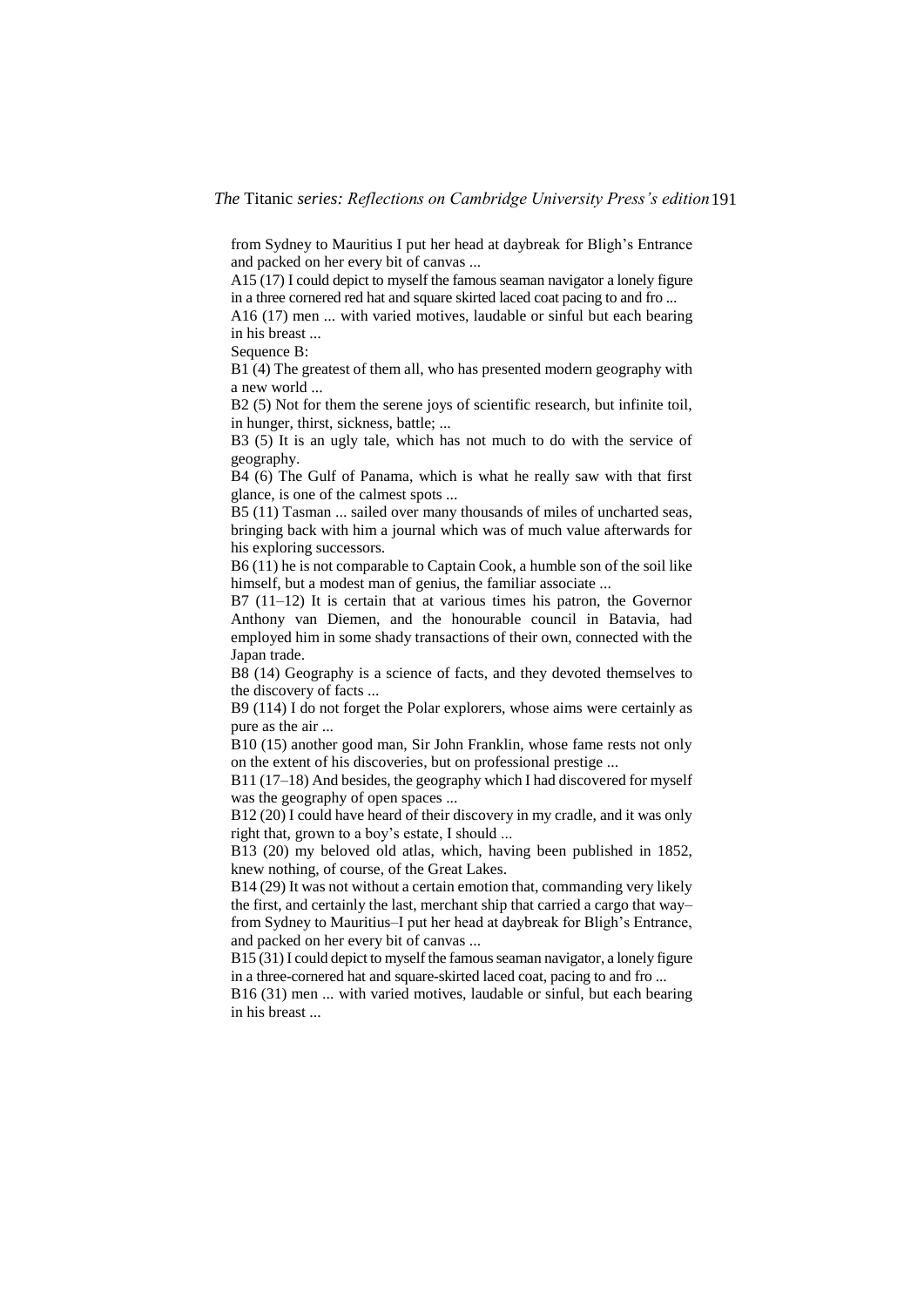Sequence A is taken from *Last Essays*, edited by Harold Ray Stevens and J. H. Stape, with the assistance of Mary Burgoyne and Alexandre Fachard (Cambridge: Cambridge University Press[, 2010\)](#page-18-6). Sequence B is taken from *Last Essays* in the "Uniform Edition": London and Toronto: J. M. Dent & Sons, [1926.](#page-18-7)

In general, as usual, the heavier punctuation makes Sequence B superior: the prose is clearer and more dignified than is that in Sequence A. The editors defend the absence of a comma after "toil" in A2 by saying that, though it was added by Conrad, it "so vigorously disrupts sense" (p. 391). Nevertheless, to me, the punctuation of B2 seems preferable, particularly when it eliminates the confusing "toil in hunger". Notice that in A6 the punctuation is erroneous and misleading: part of the sentence appears to mean "a humble son of the soil, and like himself just a modest man of genius". B6 reveals the true sense, "a humble son of the soil like himself, but who was also a modest man of genius". B7 not only has superior punctuation but also adds the clarifying phrase "of their own", which appears in a revised text incorporating Conrad's alterations. The Cambridge editors, preferring a different revised text, have omitted the phrase. A9, without a comma, logically means that the author does not forget those polar explorers whose aims were certainly as pure as the  $air - but$  (it is implied) he may forget those other explorers who se aims were certainly not as pure as the air. The comma of B9 liberates the correct sense: all the polar explorers had aims pure as the air.

7

Next: flaws in *Lord Jim.* (For the sake of brevity, I take examples only from the first two chapters.)

Sequence A:

1 (10) Jim's father possessed such certain knowledge of the unknowable ... 2 (10) with an orchard at the back, a paved stable yard to the left and the sloping glass of greenhouses tacked along a wall of bricks.

3 (11) He confronted savages on tropical shores, quelled mutinies on the high seas and in a small boat upon the ocean kept up the hearts of despairing men – always an example of devotion to duty and as unflinching as a hero in a book.

4 (14) AFTER TWO YEARS of training he went to sea and entering the regions so well known to his imagination found them strangely barren of adventure.

5 (14) the criticism of men, the exactions of the sea and the prosaic serenity of the daily task ...

6 (15) "M'an! ..."

7 (5) He lay there battened down in the midst of a small devastation and felt secretly glad he had not to go on deck.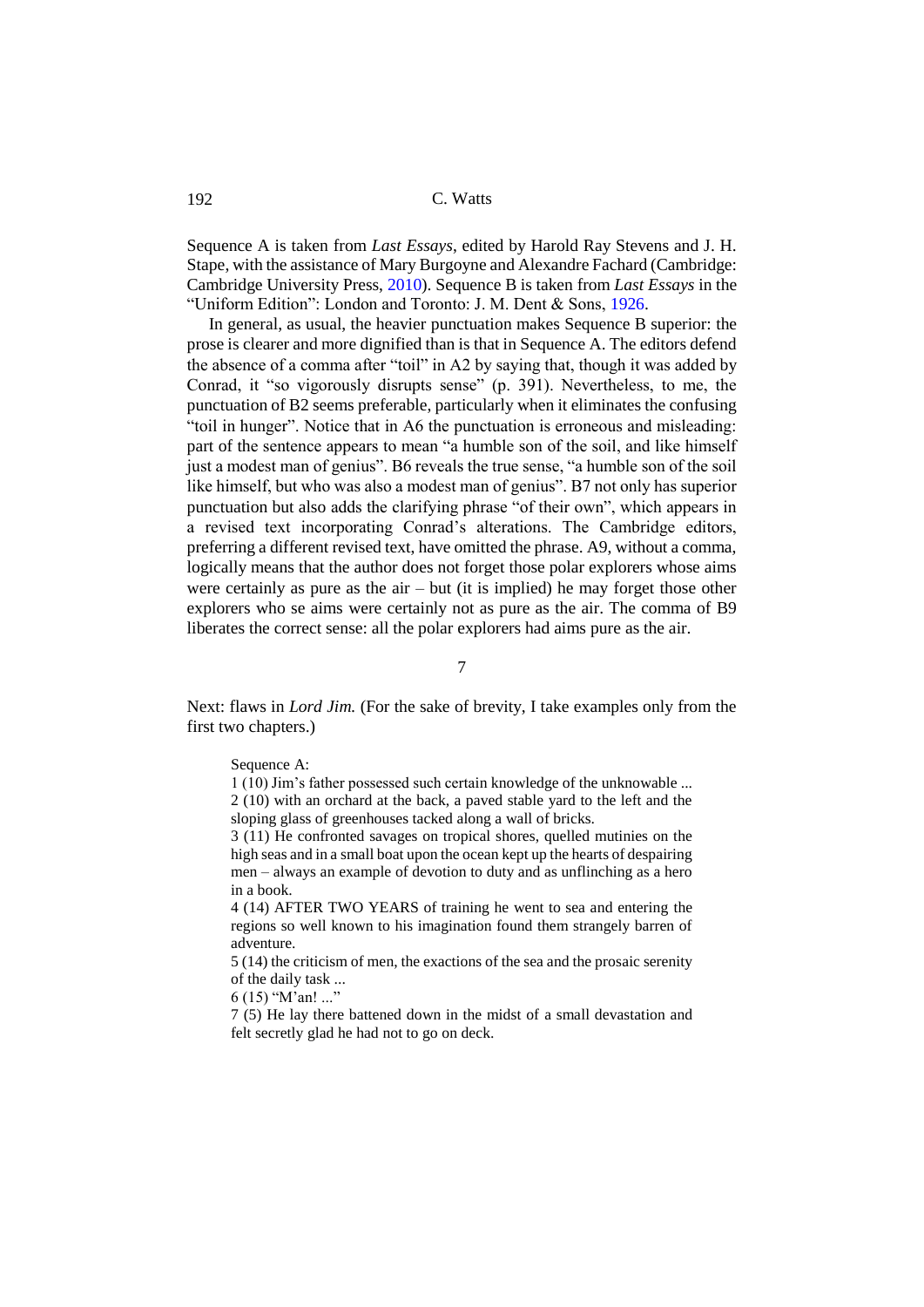8 (15) His lameness, however, persisted and when the ship arrived at an Eastern port he had to go to the hospital.

9 (15) The hospital stood on a hill and a gentle breeze entering through the windows ...

10 (16) Nothing offered just then and while waiting he associated naturally with the men ...

11 (16) They appeared to live in a crazy maze of plans, hopes, dangers, enterprises, ahead of civilisation, in the dark places of the sea and their death was the only event of their fantastic existence that seemed to have a reasonable certitude of achievement.

12 (16) They had now a horror of the home service, with its harder conditions, severer view of duty and the hazard of stormy oceans.

Sequence B:

1 (5) Jim's father possessed such certain knowledge of the Unknowable ... 2 (5) with an orchard at the back, a paved stable-yard to the left, and the sloping glass of green-houses tacked along a wall of bricks.

3 (6) He confronted savages on tropical shores, quelled mutinies on the high seas, and in a small boat upon the ocean kept up the hearts of despairing men – always an example of devotion to duty, and as unflinching as a hero in a book.

4 (14) AFTER two years of training he went to sea, and entering the regions so well known to his imagination, found them strangely barren of adventure.

5 (10) the criticism of men, the exactions of the sea, and the prosaic serenity of the daily task ...

6 (11) "Man! ..."

7 (11) He lay there battened down in the midst of a small devastation, and felt secretly glad he had not to go on deck.

8 (11) His lameness, however, persisted, and when the ship arrived at an Eastern port he had to go to the hospital.

9 (12) The hospital stood on a hill, and a gentle breeze entering through the windows ...

10 (12) Nothing offered just then, and, while waiting, he associated naturally with the men ...

11 (12–13) They appeared to live in a crazy maze of plans, hopes, dangers, enterprises, ahead of civilisation, in the dark places of the sea; and their death was the only event of their fantastic existence that seemed to have a reasonable certitude of achievement.

12 (13) They had now a horror of the home service, with its harder conditions, severer view of duty, and the hazard of stormy oceans.

Sequence A is taken from *Lord Jim* / *A Tale*, edited by J. H. Stape and Ernest W. Sullivan II (Cambridge: Cambridge University Press, [2012\)](#page-18-2). Sequence B is taken from *Lord Jim* / *A Tale* ("The Collected Edition": London: J. M. Dent & Sons, [1946\)](#page-18-8).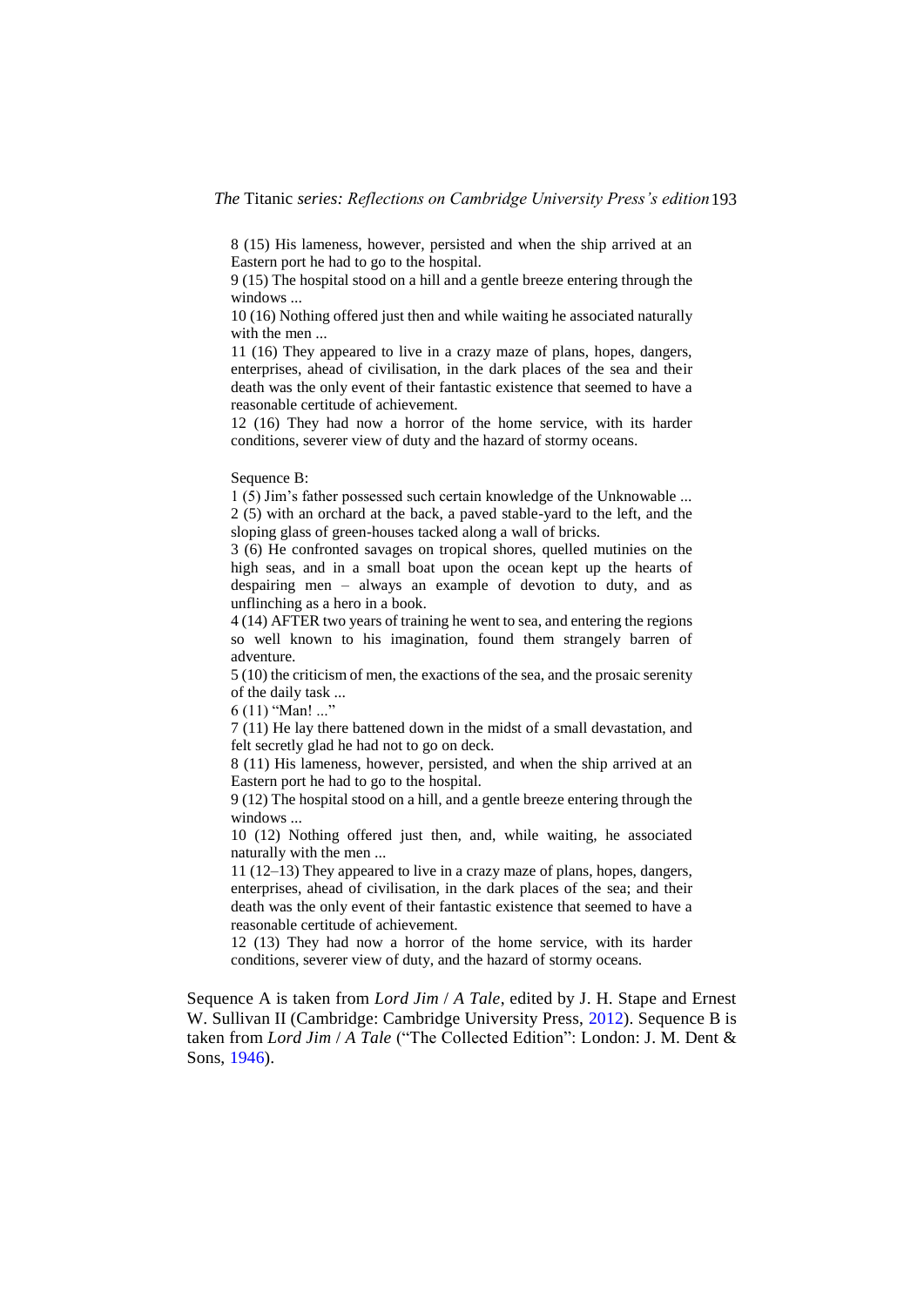B1, by capitalising "Unknowable", gives an ironically sceptical edge to the phrasing. In theological statements, an initial capital is respectfully allotted to supernatural entities: God, the Holy Spirit, etc. By supposedly according such respect to the unknowable, the sceptical statement gains an incisive edge. A1, lacking the capital, is less combatively sceptical. B2, B3 and B4, with fuller punctuation, are clearer and rhythmically stronger than A2, A3 and A4. B5 has a better rhythm and is more precise than A5. Indeed, A5 may momentarily make the reader think that "the exactions of" may refer not only to "the sea" but also to "the prosaic serenity", before the reader mentally supplies the clarifying comma already present in B5. The "M'an" of A6, though perceived in the manuscript, is incorrect. The apostrophe implies the deletion of a letter or of letters, but no deletion has taken place. The "Man" of B2 is therefore correct. B7, B8, B9, and B10 are more precise than are A7, A8, A9, and A10. The semi-colon of B11 is essential, to balance the sentence. Its absence from A11 mars the rhythm and reduces the clarity. In B12, the comma after "duty" strengthens the rhythm and clarifies the sense. Without the comma there, the reader of A12 may initially think that the "severer view" is not only of "duty" but also of "the hazard of stormy oceans".

8

Finally, *The Nigger of the "Narcissus"*.

Sequence A:

A1 (5) Men in black jackets and stand-up collars, mixed with men barefooted, bare-armed, with coloured shirts open on hairy chests, pushed against one another ... .

A2 (13) I am an Englishman, I am.

A3 (13) He glared harmfully, but saw Singleton shut his book, and his little beady eyes began to roam from berth to berth.

A4 (13) "Get out, blast ye," shouted the other, shoving him aside with his elbow.

A5 (13) He flung all his worldly possessions into the empty bed-place, gauged with another shrewd look the risks of the proceeding, then leaped up to the Finn, who stood pensive and dull.

A6 (15) Far off, Byculla way, ... .

A7 (16) some ... used an injured intonation; for discipline is not ceremonious in merchant ships, where the sense of hierarchy is weak, and where all feel themselves equal ... .

A8 (20) "Ah! Sonny, I am ready for my Maker's call ... wish you all were," the other would answer ... .

A9 (21) Charley – but with greater caution – imitated his rolling gait.

A10 (25) Their generation lived inarticulate and indispensable, without knowing the sweetness of affections or the refuge of a home – and died free from the dark menace of a narrow grave.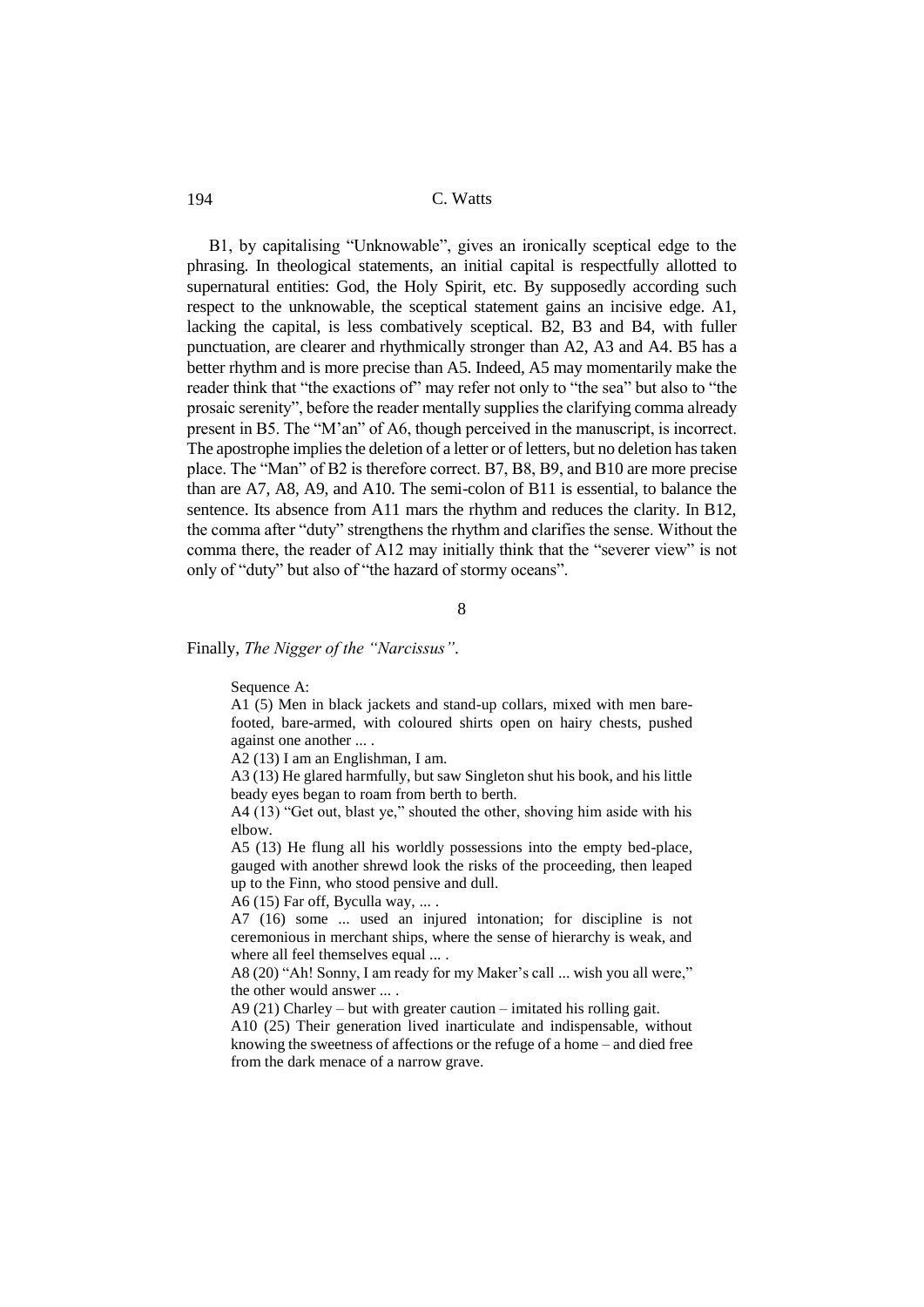Sequence B:

B1 (11) Men in black jackets and stand-up collars mixed with men barefooted, bare-armed, with coloured shirts open on hairy chests, pushed against one another ... .

B2 (16) I ham a Henglishmen, I ham.

B3 (16) He glared harmfully but saw Singleton shut his book and his little beady eyes began to roam from berth to berth.

B4 (17) "Get out, blast ye," shouted the other showing him aside with his elbow.

B5 (17) He flung all his worldly possessions into the empty bed-place, gauged with another shrewd look the risks of proceeding then leaped up to the Finn who stood pensive and dull.

B6 (18) Far off Byculla way, ... .

B7 (18–19) some ... used an injured intonation, for discipline is not ceremonious in merchant ships where the sense of hierarchy is weak and where all feel themselves equal ... .

B8 (21) Ah, sonny! I am ready for my Maker's call ... I wish you all were," the other would answer ... .

B9 (22) Charley – but with greater caution – imitated his walk.

B10 (25) Their generation lived inarticulate and indispensable without knowing the sweetness of affections or the refuge of a home and died free from the dark menace of a narrow grave.

Sequence A was taken from *The Nigger of the "Narcissus"* published in London by J. M. Dent & Sons, [1950.](#page-18-9) Sequence B was taken from *The Nigger of the "Narcissus"* / *A Tale of the Sea*, edited by Allan H. Simmons (Cambridge: Cambridge University Press, [2017\)](#page-18-10). For the sake of brevity, I chose examples only from the first twenty-five pages of the Dent and Cambridge versions.

In example A1, the comma after "collars" is grammatically correct, clarifying the syntax. B1, lacking the comma, is syntactically unclear, so that the main verb "pushed" comes as a surprise, for without the comma the main verb appears to be "mixed". Many times in the novel, the Cambridge edition removes punctuation that Conrad had accepted or acquiesced in at the proof stage, and the result of the removal is an inferior prose. Various sentences, losing commas, lose a measure of dignity or poise. (There are some exceptions. Occasionally, and certainly in a small minority of cases, the Cambridge text has more punctuation than the Dent text.) Later, a very clear example of the erroneous removal of commas comes on p. 87, where Cambridge has:

"Not bad fellows either in a way," he conceded slowly; ... . Dent (p. 115) has:

"Not bad fellows, either, in a way," he conceded, slowly; ... . There the commas add the slowness that the sense requires.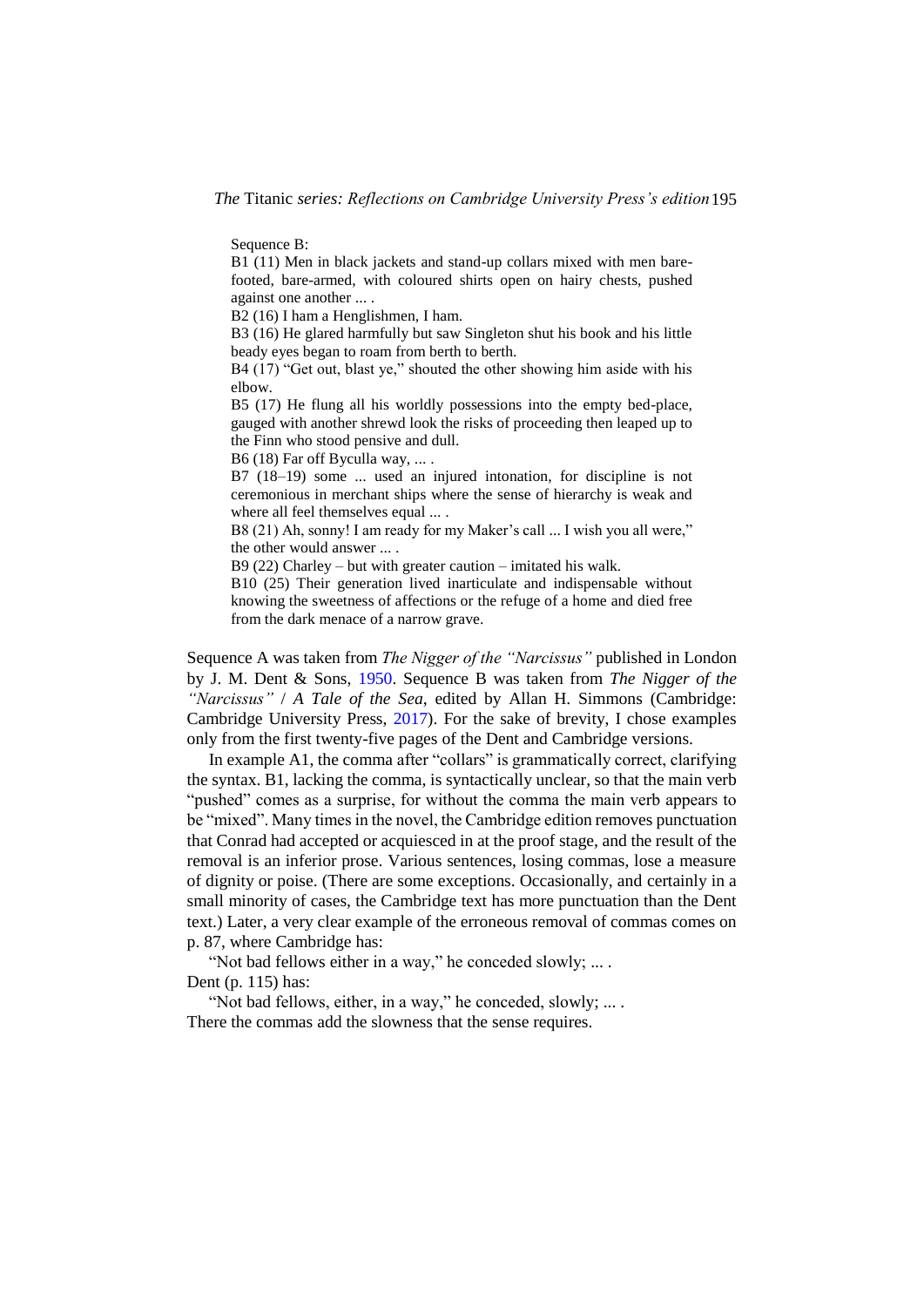B2 offers one of hundreds of instances in which the Cambridge edition preserves incorrectly-aspirated words ("hup", "has", "hignorant", "hintymate", etc.) As Professor Simmons reports (p. 284), Conrad told a Heinemann editor in 1920, "a real cockney drops his aspirates – but he never adds one... What I ought to have done was to take every initial *h* out of his [i.e. Donkin's] speeches... It's too late now to chase all those *h*s out of the text". In fact, in 1916 Conrad made a list of corrections to the text (reproduced by Simmons on pp. 270–279 of the Cambridge edition), and in this list he removed many of the added aspirates. Thus "I ham a Henglishman, I ham" became "I am an Englishman, I am". Whereas Dent respects Conrad's avowed intention and inscribed corrections, Cambridge reinstates the errors that Conrad had rightly disavowed and corrected. (With the exception of "aitch", which cockneys and working-class folk commonly pronounce "haitch", cockneys indeed do not add aspirates.) The Cambridge text is consequently sprinkled with hundreds of errors of this kind: "you hignorant hass" (p. 16), "arf has 'ealthy has 'e his" (p. 82), "hany", "hever" (p. 112), "hare" (for "are"), "heverybody ", "hain't", "hairs" (for "airs"), "hon", "heat" (for "eat"), "hymperor", "hall" (for "all"), and "hi" (for "I") (p. 113). Sometimes wronglyaspirated words which eluded Conrad's vigilance remain in the Dent text, but that is no reason to preserve the aspirates which Conrad planned to remove.

In A3 and B3, we see that the commas of A clarify the sense, whereas B, lacking the commas, momentarily makes the reader take "Singleton shut the book and his little beady eyes" as one sense-unit before correcting the syntax. A4 and A5 are correctly punctuated; B4 and B5 are not. A6, correctly punctuated, give the appropriate sense, "Far off, in the direction of Byculla,". B6 gives the inappropriate sense, "Far from the Byculla direction,".

The correct punctuation of A7 yields, after the phrase "is not ceremonious", the correct meaning, "in all merchant ships, because in those merchant ships the sense of hierarchy is weak [etc.]". B7, under-punctuated, yields, after the phrase "is not ceremonious", the incorrect sense "not in all merchant ships but in those merchant ships in which the sense of hierarchy is weak [etc.]."

A8 is obviously correct in beginning the uttered speech with a quotation-mark; B8 erroneously omits it. On p. 123, Dent correctly ends a speech with a quotationmark: "If you do oot ageen I wull tell!", but Cambridge (p. 93) omits it. Incidentally, on p. 35 of the Cambridge edition, a passage of dialogue with two speakers is enclosed within just *one* pair of quotation-marks, whereas, on p. 40 of the Dent edition, the dialogue is correctly allocated *four* pairs of quotationmarks, thus:

"Ah! Will you!"..."Don't!... Don't!"... "Then behave."... "Oh! Oh!..." Much the same happens on p. 76 of the Cambridge text, where dialogue to which

Dent (p. 98) correctly ascribes three sets of quotation-marks is given only one inclusive set. Oddly, on p. 52 of the Cambridge text, the reverse happens: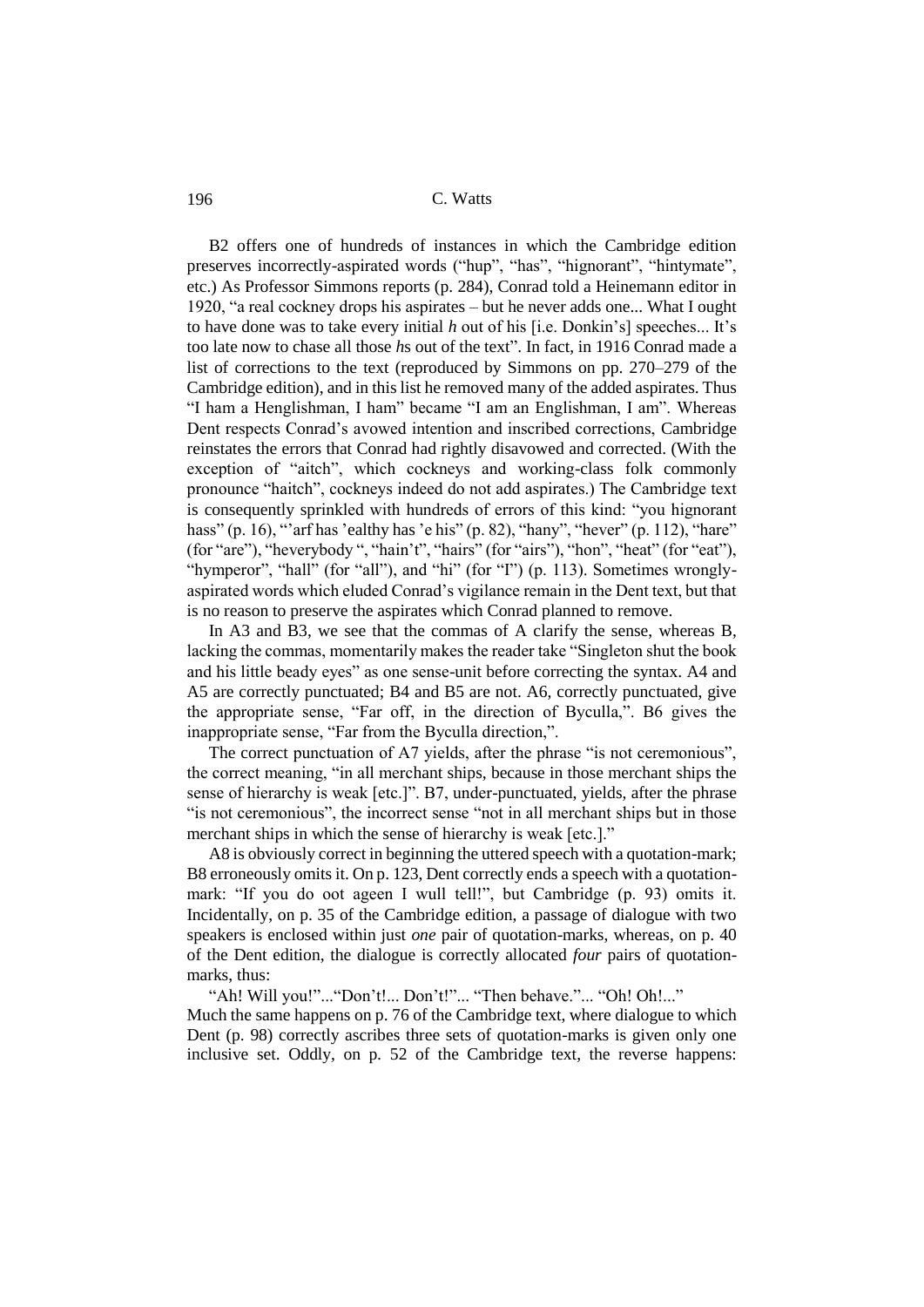numerous speakers are correctly allotted quotation-marks, whereas on p. 64 of the Dent edition, one set of quotation-marks encloses the dialogue of the speakers.

A9's "rolling gait" is more precise and expressive than B9's "walk". A10's punctuation gives an appropriate variety of tones to the sentence, whereas B10 reads rapidly, less expressively, and with less dignity.

This was a small selection from hundreds of possible examples; but even this small selection should suffice to show that the Cambridge edition is marred. Too much punctuation has gone, and the result is a prose which is often weaker and sometimes simply incorrect.

9

To conclude. I submit that what is needed now is an edition of Conrad's literary works which not only includes the new textual matter admirably revealed by the Cambridge editors but also restores to the prose the logical clarity and rhetorical effectiveness which, at times, have unfortunately been removed by those editors. If you agree that my comparative sequences reveal a pattern of flaws, I have made my point. I leave to others the myriad problems of a new edition.

## **REFERENCES**

## PRIMARY SOURCES

- Conrad, Joseph. 1923. '*Twixt Land and Sea* / *Tales*. London & Toronto: J. M. Dent & Sons.
- <span id="page-18-4"></span>Conrad, Joseph. 1924. *Notes on Life and Letters*. London & Toronto: J. M. Dent & Sons.
- <span id="page-18-7"></span>Conrad, Joseph. 1926. *Last Essays*. London & Toronto: J. M. Dent & Sons.
- <span id="page-18-8"></span>Conrad, Joseph. 1946. *Lord Jim / A Tale*. London: J. M. Dent & Sons.
- <span id="page-18-9"></span>Conrad, Joseph. 1950. *The Nigger of the "Narcissus"*. London: J. M. Dent & Sons.
- <span id="page-18-1"></span>Conrad, Joseph. 1990. *The Secret Agent*. Edited by Bruce Harkness & S. W. Reid, assisted by Nancy Birk. Cambridge: Cambridge University Press.
- <span id="page-18-3"></span>Conrad, Joseph. 1997. *The Secret Agent*. Edited by Cedric Watts. London: Everyman Dent Orion.
- <span id="page-18-0"></span>Conrad, Joseph. 2002. *Notes on Life and Letters*. Edited by J. H. Stape & Andrew Busza. Cambridge: Cambridge University Press.
- <span id="page-18-5"></span>Conrad, Joseph. 2008. '*Twixt Land and Sea* / *Tales.* Edited by J. A. Berthoud, Laura L. Davis & S. W. Reid. Cambridge: Cambridge University Press.
- <span id="page-18-6"></span>Conrad, Joseph. 2010. *Last Essays*. Edited by Harold Ray Stevens & J. H. Stape, with the assistance of Mary Burgoyne & Alexandre Fachard. Cambridge: Cambridge University Press.
- <span id="page-18-2"></span>Conrad, Joseph. 2012. *Lord Jim* / *A Tale*. Edited by J. H. Stape & Ernest W. Sullivan II. Cambridge: Cambridge University Press.
- <span id="page-18-10"></span>Conrad, Joseph. 2017. *The Nigger of the "Narcissus" / A Tale of the Sea*. Edited by Allan H. Simmons. Cambridge: Cambridge University Press.